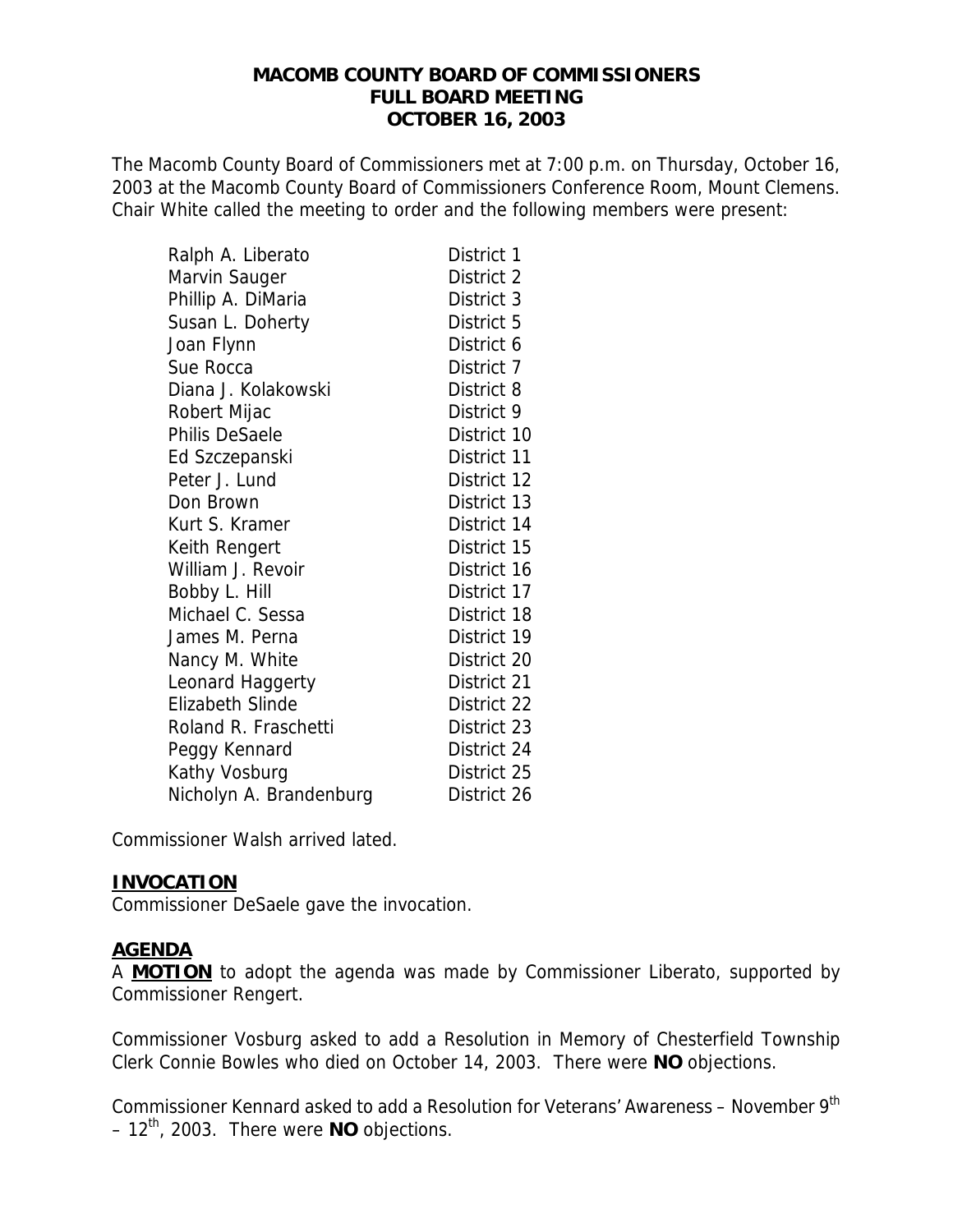### **THE MOTION TO ADOPT THE AGENDA AS AMENDED CARRIED.**

## **MINUTES**

A **MOTION** to approve the minutes dated September 11, 2003 (Special) September 18, 2003 (Full) and October 15, 2003 (Public Hearing) was made by Commissioner Haggerty, supported by Revoir.

Commissioner Fraschetti asked to separate the approval of September 18, 2003 Full Board minutes. There were **NO** objections.

A vote was taken on the following:

#### **MINUTES**

A **MOTION** to approve the minutes dated September 11, 2003 (Special) and October 15, 2003 (Public Hearing), and the **MOTION CARRIED**.

#### **SEPARATED MINUTES**

A **MOTION TO AMEND THE MINUTES** was made by Commissioner Fraschetti, supported by Commissioner Sessa, to include a synopsis of the comments made under Public Participation by speaker Donald Lobsinger at the Full Board September 18, 2003.

A lengthy discussion ensued.

A **MOTION TO POSTPONE APPROVAL OF THE MINUTES**, was made by Commissoner Lund, supported by Commissioner Sessa.

The discussion continued.

A vote was taken on the **MOTION TO POSTPONE**, and the **MOTION FAILED.**

#### **ROLL CALL VOTE TO AMEND THE MINUTES OF SEPTEMBER 18, 2003**

|                    | <b>YES</b> | NΟ |
|--------------------|------------|----|
| <b>BRANDENBURG</b> | x          |    |
| <b>BROWN</b>       |            | X  |
| <b>DESAELE</b>     |            | χ  |
| DI MARIA           |            | χ  |
| <b>DOHERTY</b>     |            | X  |
| <b>FLYNN</b>       |            | χ  |
| <b>FRASCHETTI</b>  | x          |    |
| <b>HAGGERTY</b>    |            | χ  |
| <b>HILL</b>        |            | χ  |
| <b>KENNARD</b>     |            | X  |
| <b>KOLAKOWSKI</b>  |            | X  |
| KRAMER             | Χ          |    |
| <b>LIBERATO</b>    |            | X  |
| LUND               |            | χ  |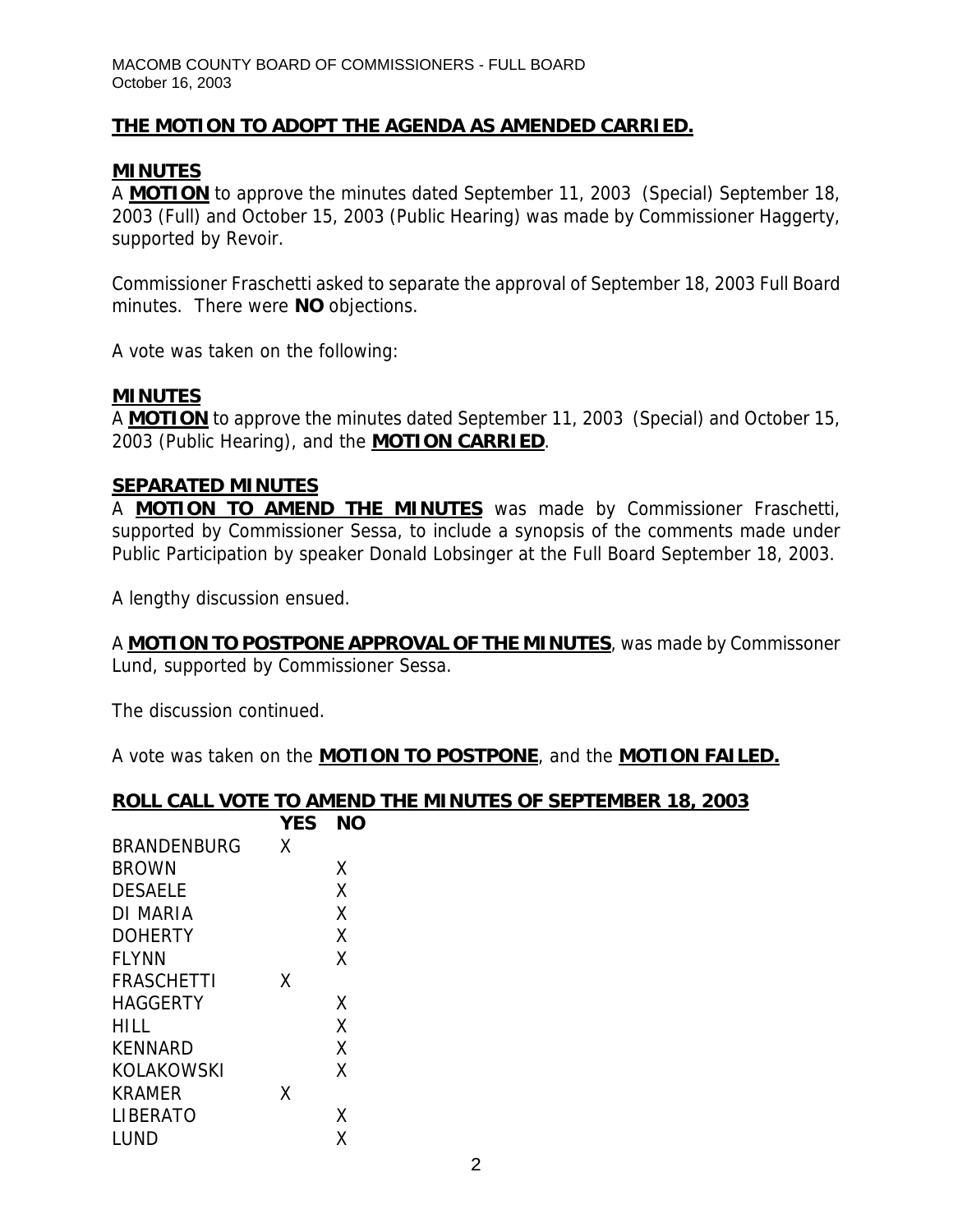| χ<br><b>PFRNA</b><br>X<br><b>RENGERT</b><br>X<br><b>REVOIR</b><br><b>ROCCA</b><br>χ<br>X<br><b>SAUGER</b><br>X<br><b>SESSA</b><br>x<br><b>SLINDE</b><br>X<br>SZCZEPANSKI<br><b>VOSBURG</b><br>Χ<br><b>WALSH</b><br>(absent) | MIJAC | Χ |
|-----------------------------------------------------------------------------------------------------------------------------------------------------------------------------------------------------------------------------|-------|---|
|                                                                                                                                                                                                                             |       |   |
|                                                                                                                                                                                                                             |       |   |
|                                                                                                                                                                                                                             |       |   |
|                                                                                                                                                                                                                             |       |   |
|                                                                                                                                                                                                                             |       |   |
|                                                                                                                                                                                                                             |       |   |
|                                                                                                                                                                                                                             |       |   |
|                                                                                                                                                                                                                             |       |   |
|                                                                                                                                                                                                                             |       |   |
|                                                                                                                                                                                                                             |       |   |
|                                                                                                                                                                                                                             | WHITF | x |
| TOTAL<br>l 9                                                                                                                                                                                                                |       |   |

#### **THE MOTION TO AMEND FAILED.**

A vote was taken to approve the minutes of September 18, 2003 Full Board, and the **MOTION CARRIED,** with Commissioner Fraschetti and DeSaele voting **NO**.

#### **PRESENTATIONS**

Commissioner DeSaele announced the city of Mt. Clemens presented Macomb County with the Merit Award of Outstanding Effort to Beautify the City of Mt. Clemens.

Commissioner Rengert presented Resolution to Arthur Rowley for his many years of community and public service.

## **PUBLIC PARTICIPATION**

Everyone who spoke this evening, **with the exception of Speaker No. 37,** spoke in favor or opposing the Resolution on tonight's agenda Supporting the President's Position Regarding Marriage.

## Speaker No. 1: **Reverend John Mack, New Haven, Member of Macomb County Ministerial Alliance (no address given)**

Encourages Board to pass Resolution regarding the definition of marriage.

Speaker No. 2: **Aaron Schep, Vice-President Michigan Equality, Member of the Steering Committee for Coliation for a Fair Michigan (no address given)** Opposed to passing Resolution regarding the definition of marriage.

Speaker No. 3: **Sam Woodard, Pastor, 22405 Glenwood, Clinton Township** Supports the Resolution.

Speaker No. 4: **Paul Burow, Pastor Emanual Lutheran Church, 47955 Valley Forge, Macomb Township**  Supports the Resolution.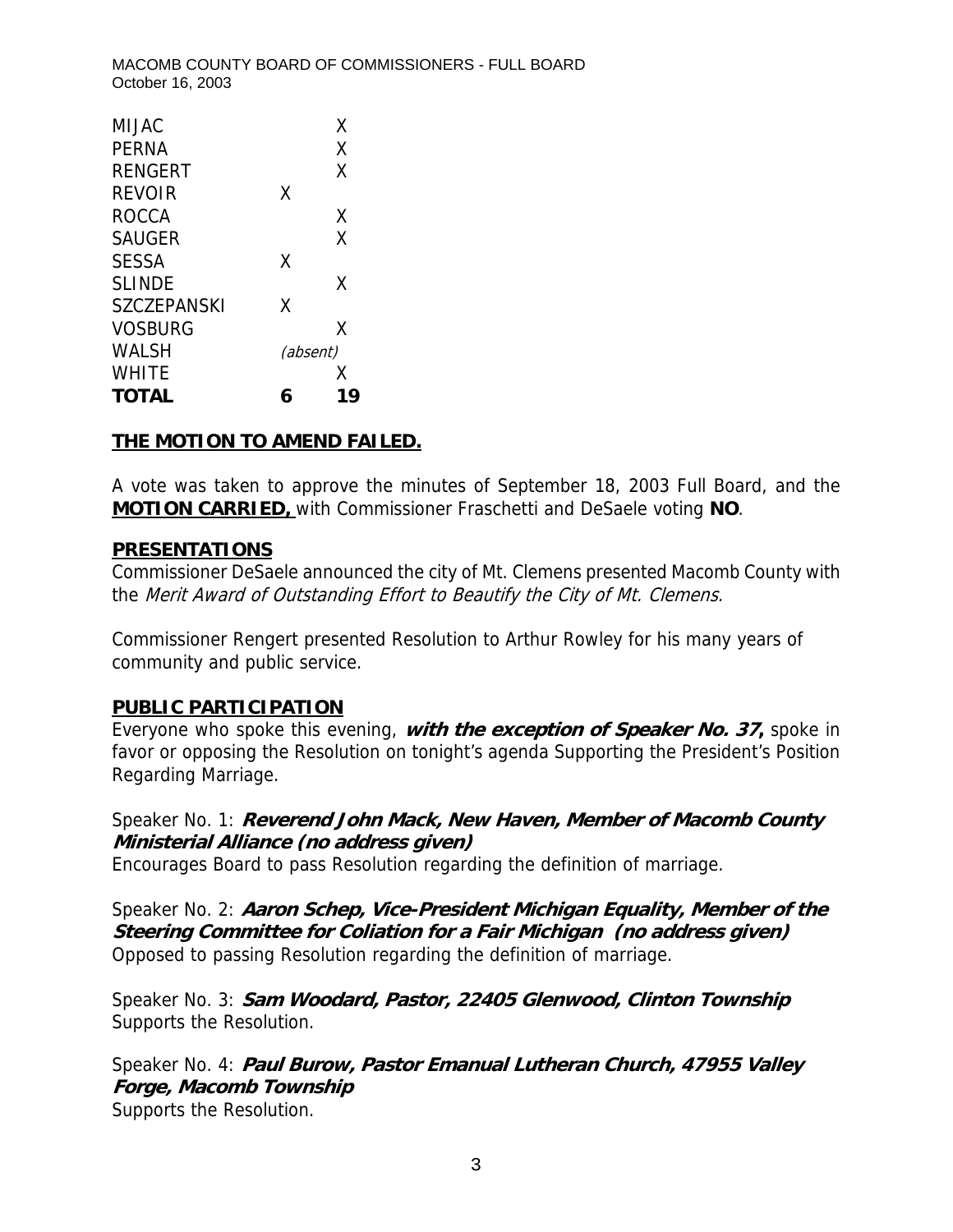Speaker No. 5: **Jim, 22623, St. Clair Shores (last name and street name not clear)**  Opposed to Resolution.

Speaker No. 6: **Brenda, 24615 Orchid, Harrison Township (last name not clear)**  Opposed to Resolution.

Speaker No. 7: **Pamela Gazund, 53512 Franklin Drive, Shelby Township**  Supports the Resolution.

Speaker No. 8: **Sean Gazowski, Director of Policy for the Triangle Foundation (no address given)**  Opposed to Resolution.

Speaker No. 9: **Jennifer Adrial, Associate Pastor, Metropolitan Community Church, Detroit (no address given)** Opposed to Resolution.

Speaker No. 10: **Kikue Liedigk, 41608 Amberlee Drive, Clinton Township**  Opposed to Resolution.

Speaker No. 11: **Ms**. **Music, 23974 Donaldson, Clinton Township (first name not clear)**  Opposed to Resolution.

Speaker No. 12: **Christine O'Brien, 13477 Carol Avenue, Warren** Supports the Resolution.

Speaker No. 13: **John Keibor, Retired Sergeant, United States Army, Warren (no address given)**  Opposed to Resolution.

Speaker No. 14: **Darren O'Brien, Clinical Psychologist, 13477 Carol Avenue, Warren** Supports the Resolution.

Speaker No. 15: **Andrew Maguire ,53616 Jamestown, Shelby Township**  Supports the Resolution.

Speaker No. 16**: Erin Adrial (no address given)**  Opposed to Resolution.

Speaker No. 17: **Sarah Scherbish 30773 Primrose Drive, Warren** Supports the Resolution.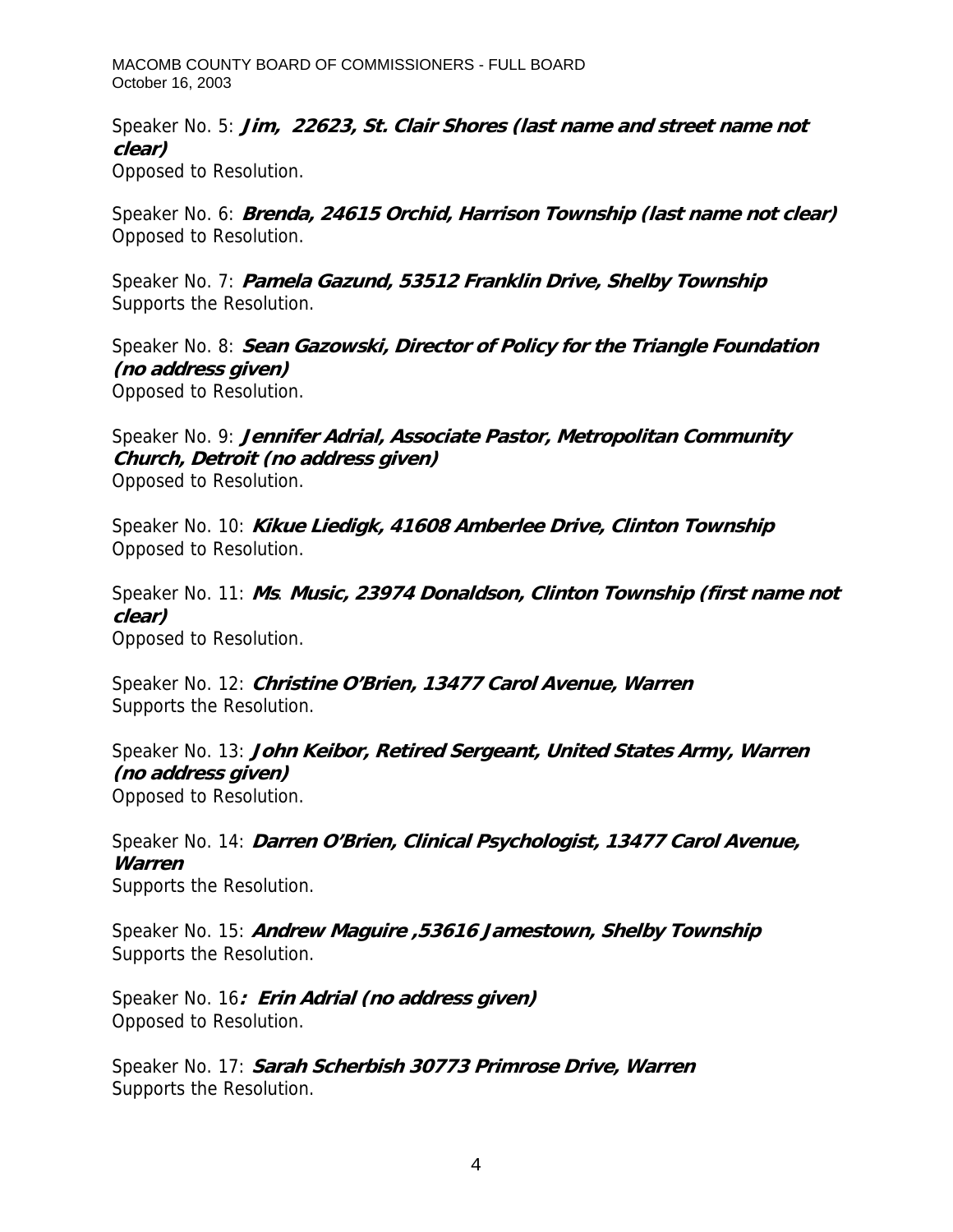Speaker No. 18: **Barbara Zinner, 38400 Elmite, Harrison Township** Supports the Resolution.

Speaker No. 19: (**name unclear and no address given) St. Louise Drive, Warren** Opposed to Resolution.

Speaker No. 20: **Paul McCowen, Sterling Heights (no address given)** Supports the Resolution.

Speaker No. 21: **Geneva Maes (no address given)** Opposed to Resolution.

Speaker No. 22: **Janice McCowen, Sterling Heights (no address given)**  Supports the Resolution.

Speaker No. 23: **Randy Gelquist 19326 MacIntosh, Clinton Township**  Opposed to Resolution.

Speaker No. 24: **Al Miller, Washington Township (no address given)**  Opposed to Resolution.

Speaker No. 25: **(no name or address given) City Manager in Macomb County (city not given)**  Opposed to Resolution.

Speaker No. 26: **Andrea Simon, 21924 Kramer, St. Clair Shores** Opposed to Resolution.

Speaker No. 27: **Sandra Kolis, 33202 Koresky Court, Sterling Heights** Supports the Resolution.

Speaker No. 28: **James R. Custer, 33320 Otto, Fraser, Reverend Universal Life Church** Opposes the Resolution.

Speaker No. 29: **Thomas Skrobola, 12812 Daily Drive, Sterling Heights** Supports the Resolution.

Speaker No. 30: **Unidentified (no name or address given)**  Supports the Resolution.

Speaker No. 31: **Kevin McAlpine, Warren, Richmond City Council Member (no address given)** Opposed to Resolution.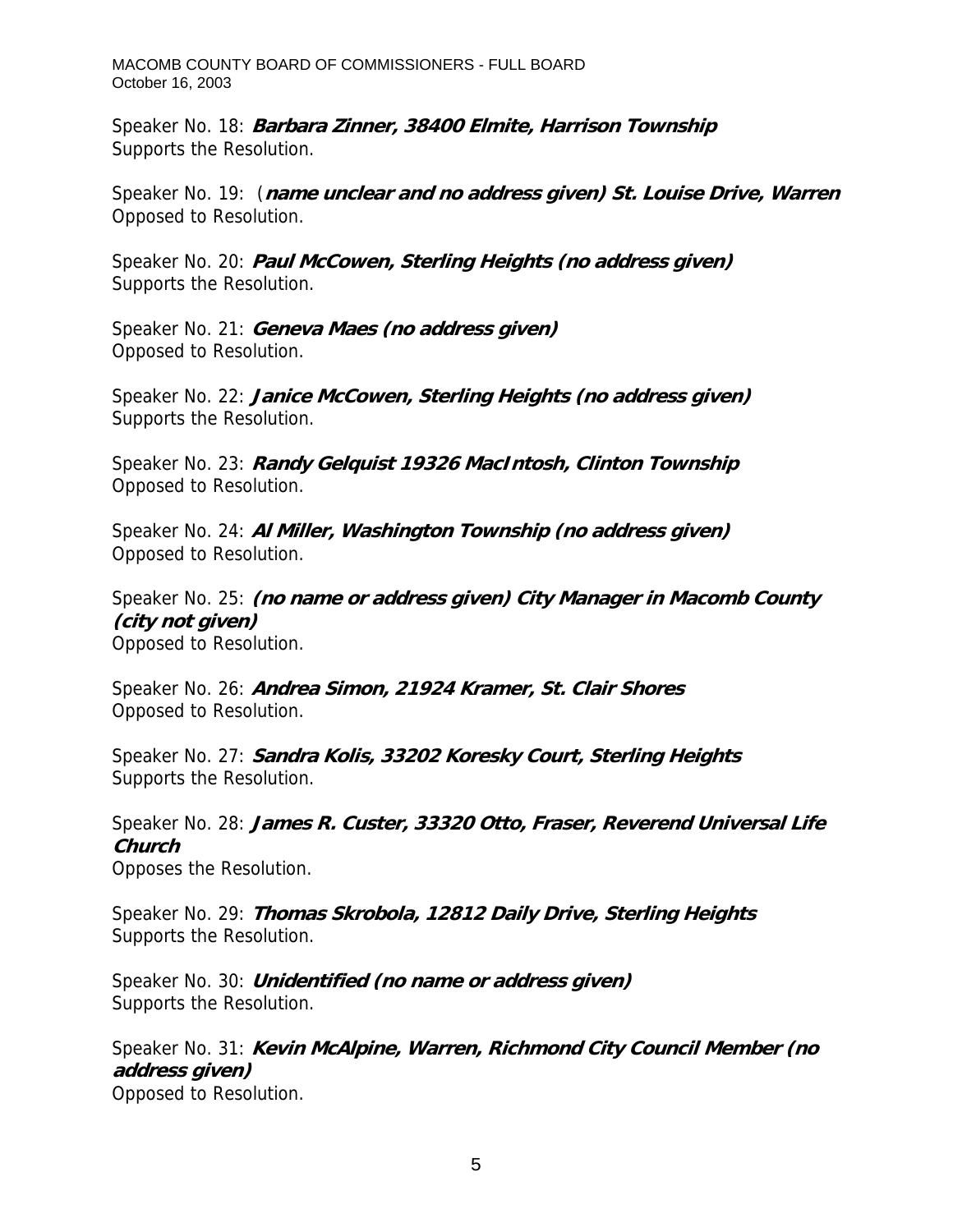Speaker No. 32: **Ron Wagner, Chesterfield Township (no address given)**  Supports the Resolution.

Speaker No. 33: **Sandy Juno, Rochester Hills (no address given)**  Opposes the Resolution.

Speaker No. 34: **Ed Leslie, 29787 Fox Grove, Farmington Hills**  Spoke on the Resolution.

Speaker No. 35: **Unidentified** Opposes the Resolution.

Speaker No. 36: **Bob Brandenburg, Macomb Township (no address given)**  Supports the Resolution.

Speaker No. 37: **Dan Dirks, Sterling Heights, General Manager, SMART (no address given)** 

Indicated SMART is working with Salvation Army to establish a bus stop on Mound in Warren. He indicated more information is needed. Major Johnson to collect the data needed for this determination.

Speaker No. 38: **Fred, Resident of Warren (no last name or address given)**  Opposes the Resolution.

Speaker No. 39: **Donald Lobsinger, St. Clair Shores (no address given)**  Supports the Resolution.

A **MOTION TO MOVE** Resolution 10(h) up on the agenda to be the first item addressed, was made by Commissioner DiMaria. There were **NO** objections.

#### **RESOLUTION**

10(h) Supporting the President's Position Re: Marriage

A **MOTION FOR SUBSTITUTE RESOLUTION** was made by Commissioner Doherty, supported by Commissioner Hill. Commissioner Doherty read into the record the substitute resolution:

> WHEREAS, the traditional definition of marriage has been the subject of national discussion; and

> **WHEREAS**, America should not compromise its fundamental beliefs that marriage is defined strictly as a union between a man and a woman, but also must remain a welcoming country and that Americans should not be polarized on the issue of homosexuality; and

> **WHEREAS,** Michigan Law and statutes provide that marriage is inherently a unique relationship between one man and one woman; and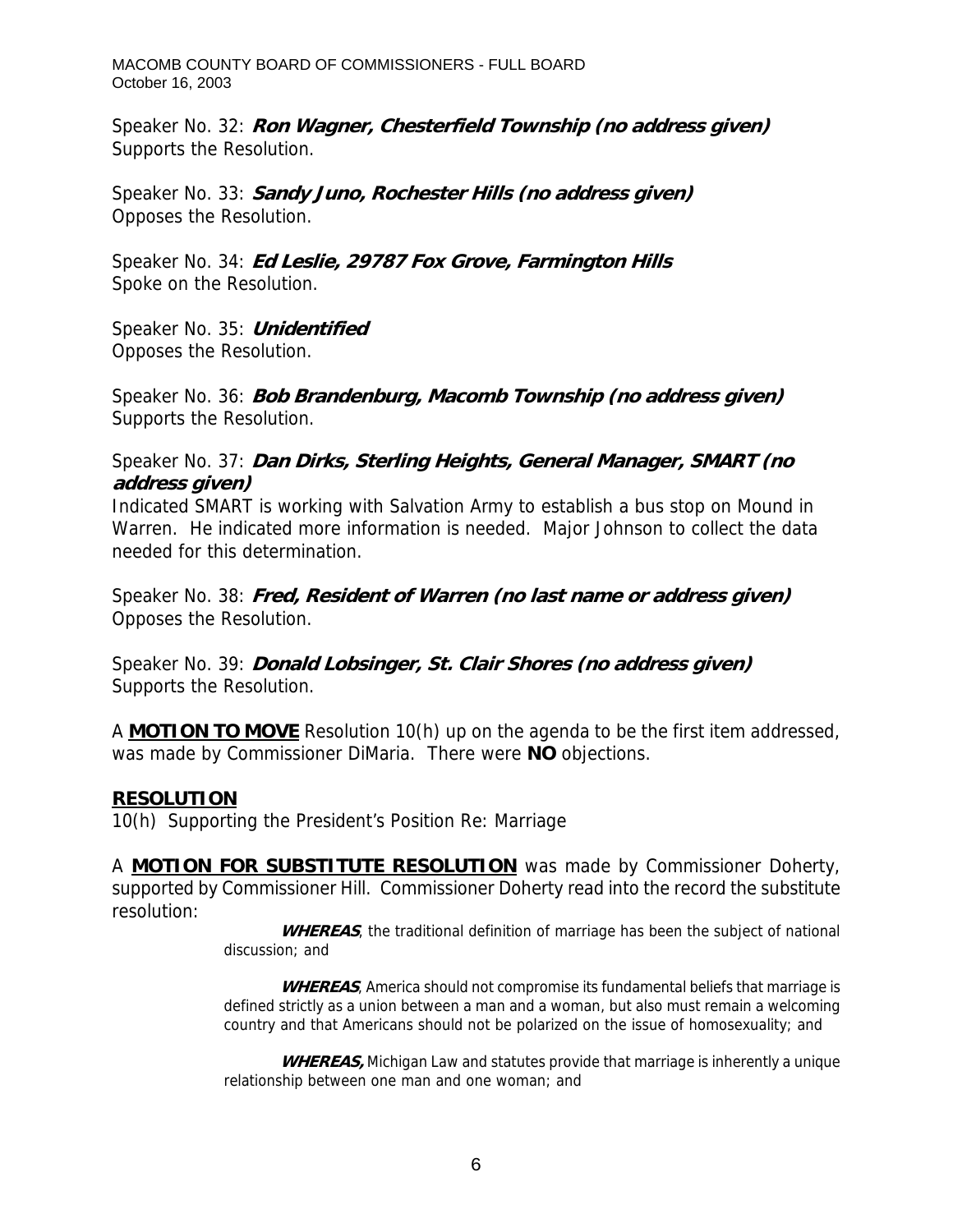**WHEREAS**, as a matter of public policy, Michigan recognizes that it has a compelling interest encouraging, supporting, and protecting marriage to promote, among other goals, the stability and welfare of society, its families, and its children. Any union contracted between individuals of the same sex in not a marriage in this State; and

WHEREAS, the people of Macomb County have the right to voice their feelings on an issue that so fundamentally affects the fabric and social foundation of our families and communities.

**NOW THEREFORE BE IT RESOLOVED** that the majority of the Macomb County Board of Commissioners supports the definition of marriage as between one man and one woman.

**BE IT FURTHER RESOLVED** that the Macomb County Board of Commissioners acknowledge that the decision to place a constitutional amendment before the vote of the people, according to state law, is up to the state legislature.

A debate ensued regarding the substitute resolution.

A **MOTION TO AMEND** the Substitute Resolution was made by Commissioner Lund, supported by Commissioner Sessa, to replace language of the last paragraph in the Substitute Resolution back to the language as in the Original Resolution as follows:

> **BE IT FURTHER RESOLVED** that the Macomb County Board of Commissioners supports placing an amendment to the Michigan State Constitution, securing the definition of marriage as exclusively between one man and one woman, before the vote of the people of the State of Michigan.

|                    |            | ROLL CALL VOTE ON THE AMENDMENT TO THE SUBSTITUTE RESOLUTION |
|--------------------|------------|--------------------------------------------------------------|
|                    | <b>YES</b> | <b>NO</b>                                                    |
| <b>BRANDENBURG</b> | X          |                                                              |
| <b>BROWN</b>       | Χ          |                                                              |
| <b>DESAELE</b>     | X          |                                                              |
| <b>DI MARIA</b>    |            | X                                                            |
| <b>DOHERTY</b>     |            | Χ                                                            |
| <b>FLYNN</b>       |            | X                                                            |
| <b>FRASCHETTI</b>  | X          |                                                              |
| <b>HAGGERTY</b>    |            | X                                                            |
| <b>HILL</b>        |            | Χ                                                            |
| <b>KENNARD</b>     |            | Χ                                                            |
| <b>KOLAKOWSKI</b>  |            | X                                                            |
| <b>KRAMER</b>      | X          |                                                              |
| <b>LIBERATO</b>    |            | X                                                            |
| <b>LUND</b>        | X          |                                                              |
| <b>MIJAC</b>       |            | X                                                            |
| <b>PERNA</b>       |            | X                                                            |
| <b>RENGERT</b>     | X          |                                                              |
| <b>REVOIR</b>      | Χ          |                                                              |
| <b>ROCCA</b>       | X          |                                                              |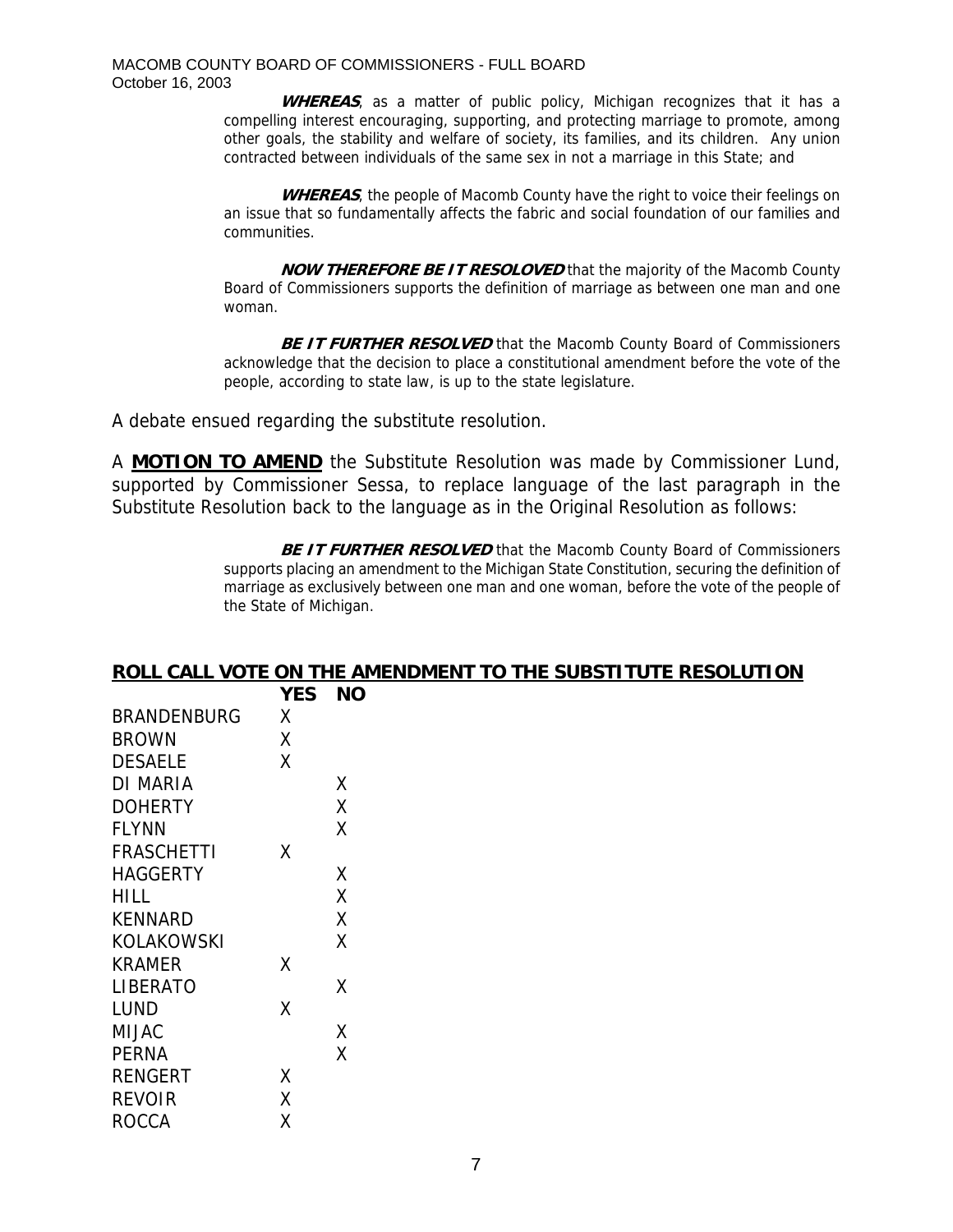|        | MACOMB COUNTY BOARD OF COMMISSIONERS - FULL BOARD |
|--------|---------------------------------------------------|
|        | X                                                 |
| X      |                                                   |
|        | x                                                 |
| X      |                                                   |
| Χ      |                                                   |
| absent |                                                   |
|        | x                                                 |
| 12     | 13                                                |
|        |                                                   |

### **THE MOTION TO AMEND THE SUBSTITUTE RESOLUTION FAILED.**

**CALL FOR THE QUESTION** to end debate was made by Commissioner Slinde, supported by Commissioner DiMaria.

#### **ROLL CALL VOTE ON THE CALL FOR THE QUESTION**

|                    | <b>YES</b> | ΝO |
|--------------------|------------|----|
| <b>BRANDENBURG</b> |            | Χ  |
| <b>BROWN</b>       |            | X  |
| <b>DESAELE</b>     |            | Χ  |
| <b>DI MARIA</b>    | Χ          |    |
| <b>DOHERTY</b>     | X          |    |
| <b>FLYNN</b>       | Χ          |    |
| <b>FRASCHETTI</b>  |            | Χ  |
| <b>HAGGERTY</b>    | Χ          |    |
| <b>HILL</b>        | X          |    |
| <b>KENNARD</b>     | X          |    |
| <b>KOLAKOWSKI</b>  | X          |    |
| <b>KRAMER</b>      |            | Χ  |
| LIBERATO           | Χ          |    |
| <b>LUND</b>        |            | Χ  |
| <b>MIJAC</b>       | X          |    |
| <b>PERNA</b>       | X          |    |
| <b>RENGERT</b>     |            | Χ  |
| <b>REVOIR</b>      |            | Χ  |
| <b>ROCCA</b>       |            | Χ  |
| <b>SAUGER</b>      | Χ          |    |
| <b>SESSA</b>       |            | Χ  |
| <b>SLINDE</b>      | X          |    |
| <b>SZCZEPANSKI</b> |            | X  |
| <b>VOSBURG</b>     |            | X  |
| <b>WALSH</b>       | absent     |    |
| <b>WHITE</b>       | Χ          |    |
| <b>TOTAL</b>       | 13         | 12 |

## **NOT 2/3's, THE DEBATE CONTINUES.**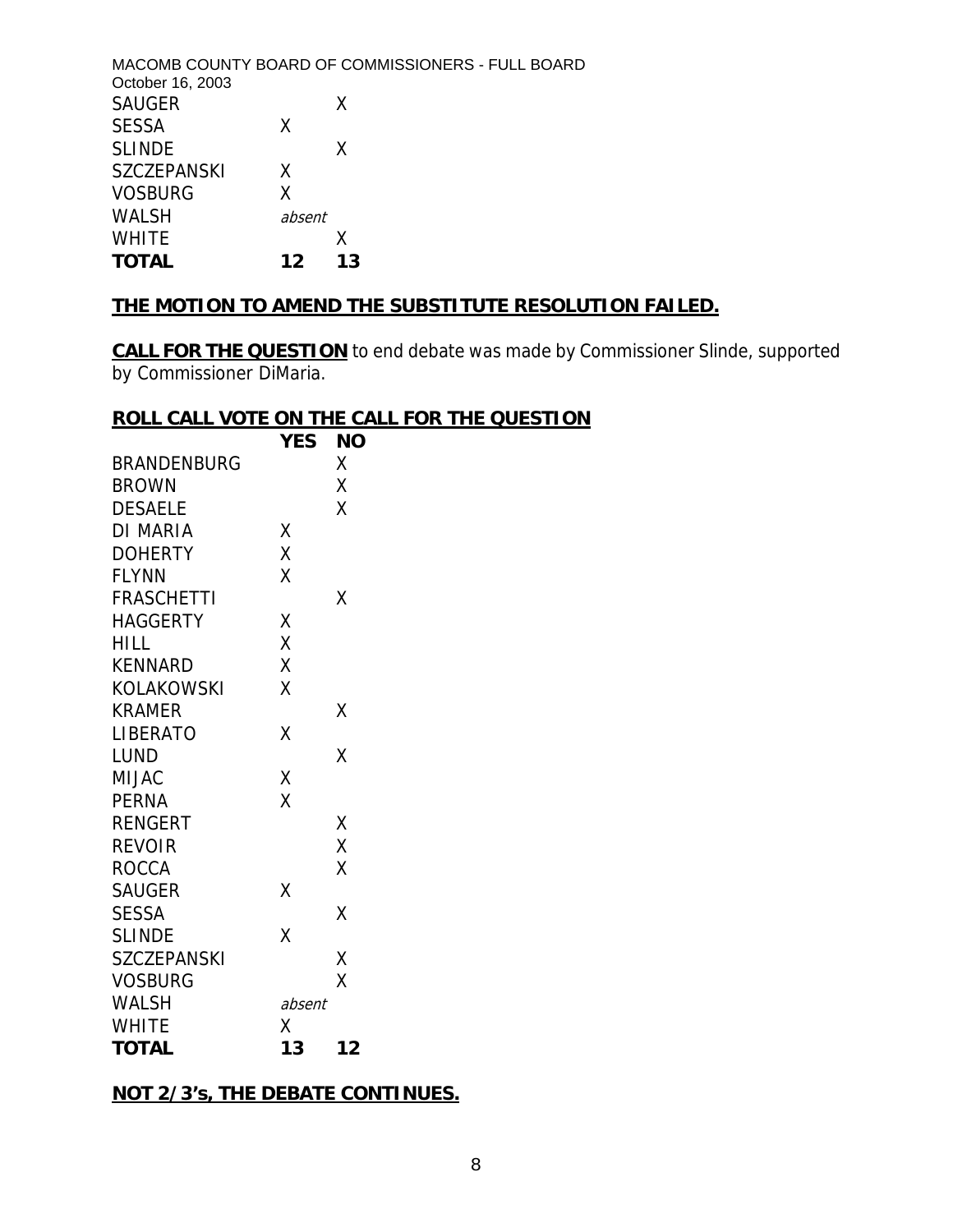MACOMB COUNTY BOARD OF COMMISSIONERS - FULL BOARD October 16, 2003 The discussion continued.

#### **ROLL CALL VOTE ON SUBSTITUTED RESOLUTION**

|                    | YES    | ΝO |
|--------------------|--------|----|
| <b>BRANDENBURG</b> |        | χ  |
| <b>BROWN</b>       | Χ      |    |
| <b>DESAELE</b>     |        | Χ  |
| DI MARIA           | Χ      |    |
| <b>DOHERTY</b>     | X      |    |
| <b>FLYNN</b>       | Χ      |    |
| <b>FRASCHETTI</b>  | Χ      |    |
| <b>HAGGERTY</b>    | X      |    |
| <b>HILL</b>        | Χ      |    |
| <b>KENNARD</b>     | X      |    |
| <b>KOLAKOWSKI</b>  | X      |    |
| <b>KRAMER</b>      |        | Χ  |
| LIBERATO           | Χ      |    |
| <b>LUND</b>        | Χ      |    |
| MIJAC              | Χ      |    |
| <b>PERNA</b>       | X      |    |
| <b>RENGERT</b>     |        | Χ  |
| <b>REVOIR</b>      | Χ      |    |
| <b>ROCCA</b>       | Χ      |    |
| <b>SAUGER</b>      | X      |    |
| <b>SESSA</b>       |        | Χ  |
| <b>SLINDE</b>      | X      |    |
| <b>SZCZEPANSKI</b> |        | X  |
| <b>VOSBURG</b>     |        | Χ  |
| <b>WALSH</b>       | absent |    |
| <b>WHITE</b>       | Χ      |    |
| <b>TOTAL</b>       | 18     | 7  |

#### **THE SUBSTITUTE RESOLUTION PASSED.**

## **COMMITTEE REPORTS: BUDGET COMMITTEE –September 16, 2003**

The Clerk read the recommendations from the Budget Committee and a **MOTION** was made by Chairperson Kolakowski, supported by Vice-Chairperson Sessa, to adopt the committee recommendations.

Commissioner Kramer asked to separate Motions #1 and #2. There were **NO** objections.

Commissioner Sessa asked his **NO** votes be recorded from committee on Motions #1 and #2. There were **NO** objections.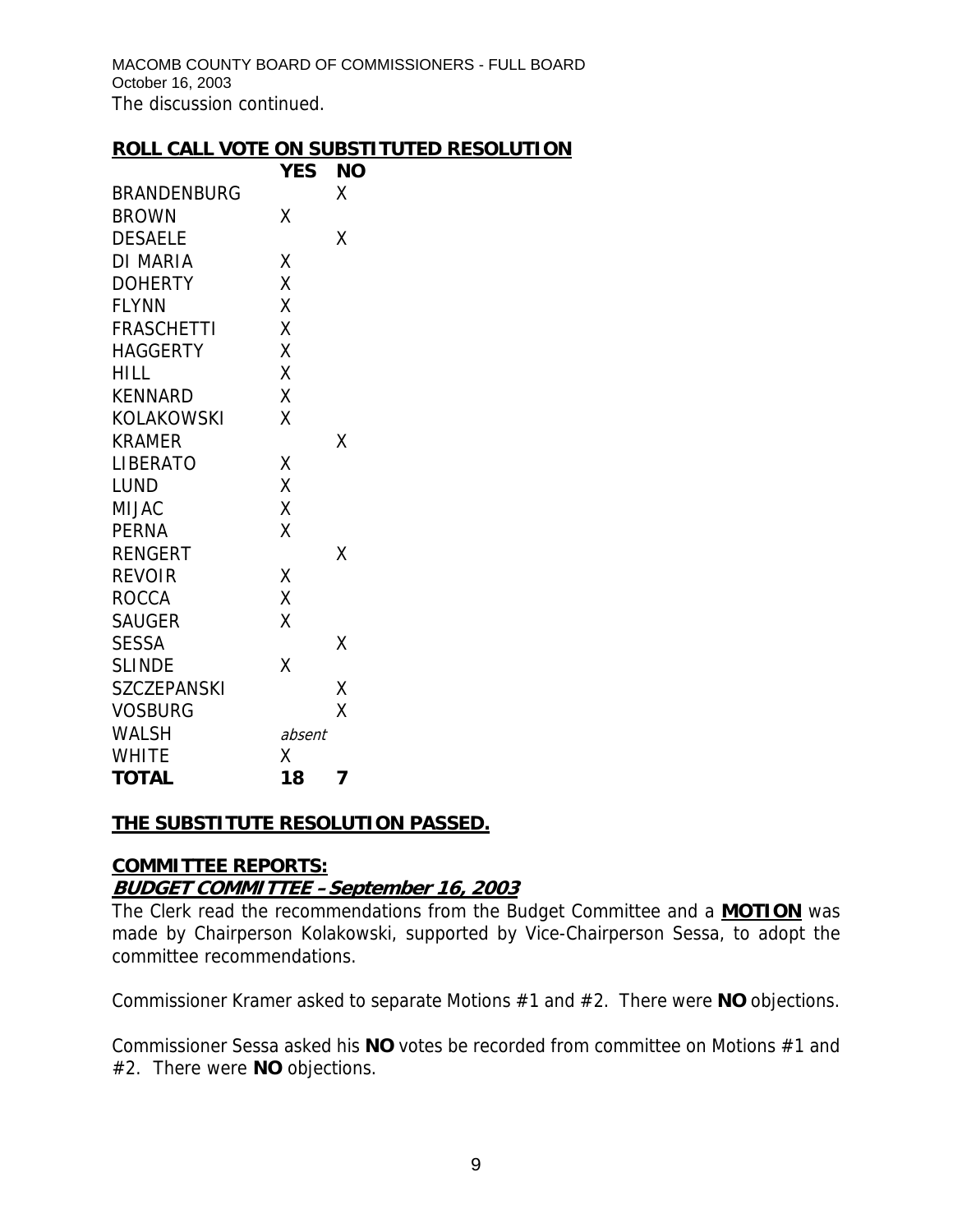#### **SEPARATED MOTION**

1. ADOPT A SMART PUBLIC TRANSPORTATION MILLAGE RATE OF .5973 MILL FOR THE YEAR 2004.

Commissioner Kramer indicated he would not vote yes on this since most of his district does not have the SMART services.

Commissioner Sessa (**Verbatim**) I agree with Commissioner Kramer. More importantly, democrats really do raise taxes, since most democrats voted for this. And I want that on the record. Thank you.

Commissioner Mijac strongly urges the next time this comes up for election it should be placed on the November election ballot, not a primary election.

A discussion ensued.

#### (Commissioner Walsh returned 10:50 p.m.)

A **MOTION TO AMEND** was made by Commissioner Szczepanski for all future renewals of the SMART Transportation tax will only be considered by this board for November general elections, supported by Commissioner Sessa.

George Brumbaugh stated this board could not bind a future Board of Commissioners by passing this amendment.

Commissioner Szczepanski **WITHDREW** his motion to amend.

**THE MOTION CARRIED**, with Commissioners Brandenburg, Brown, DeSaele, Fraschetti, Kramer, Lund, Rocca, Sessa and Szczepanski voting **NO**.

#### **SEPARATED MOTION**

2. ADOPT A COUNTY OPERATING MILLAGE RATE OF 4.2000 MILLS FOR THE YEAR 2004.

**THE MOTION CARRIED,** with Commissioners Brandenburg, Brown, DeSaele, Kramer, Lund, Sessa, Szczepanski and Walsh voting **NO**.

#### **POINT OF ORDER**

**Commissioner Brown suggested due to the late hour, the board waive the reading of the Committee Reports for this meeting only. There were NO objections.** 

#### **SENIOR CITIZEN COMMITTEE – October 6 , 2003**

A **MOTION** was made by Chairperson Flynn, supported by Vice-Chairperson Rocca, to adopt the committee recommendation.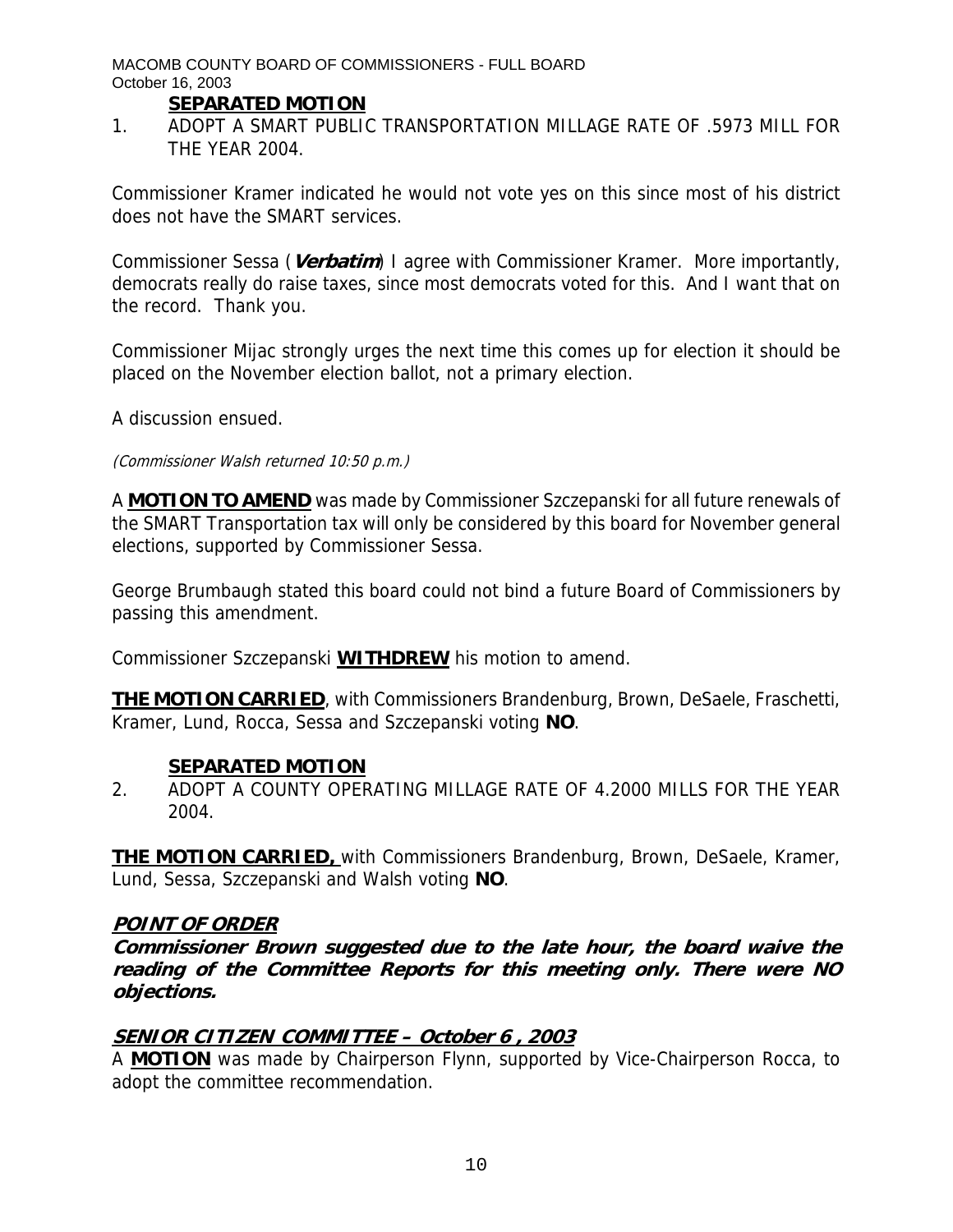1. CONCUR IN THE RECOMMENDATION OF THE DIRECTORS OF RISK MANAGEMENT AND SENIOR CITIZEN SERVICES DEPARTMENTS TO APPROVE THE CONTRACT BETWEEN THE COUNTY AND BENEFIT CONTROL METHODS (COUNTY'S SENIOR PRESCRIPTION DISCOUNT PROGRAM THIRD PARTY ADMINISTRATOR) FOR UNINSURED MACOMB COUNTY RESIDENTS BETWEEN THE AGES OF 18 TO 59 YEARS OF AGE FOR THREE YEARS BEGINNING JANUARY 1, 2004; \$14.00 ANNUAL MEMBER FEE TO BE PAID BY THE PARTICIPATING MEMBER.

## **THE MOTION CARRIED.**

## **COMMUNITY SERVICES COMMITTEE – October 6, 2003**

A **MOTION** was made by Chairperson Kennard, supported by Vice-Chairperson Brandenburg, to adopt the committee recommendations.

- 1. AUTHORIZE THE MACOMB COUNTY COMMUNITY SERVICES AGENCY TO SUBMIT AN APPLICATION TO THE DEPARTMENT OF EDUCATION TO RECEIVE REIMBURSEMENT AND FOOD THROUGH THE EMERGENCY FOOD ASSISTANCE PROGRAM.
- 2. AUTHORIZE THE MACOMB COUNTY COMMUNITY SERVICES AGENCY TO SUBMIT THE LOW INCOME HOME ENERGY ASSISTANCE PROGRAM; CRISIS ASSISTANCE AGREEMENT TO THE MICHIGAN COMMUNITY ACTION AGENCY ASSOCIATION.
- 3. AUTHORIZE MSU EXTENSION TO ACCEPT THE CONTRACT WITH MICHIGAN STATE HOUSING DEVELOPMENT AUTHORITY (MSHDA) TO PARTICIPATE IN THE MSHDA HOMEOWNERSHIP COUNSELING NETWORK IN THE AMOUNT OF \$4,000; THE BOARD OF COMMISSIONERS' SUPPORT ENABLES MSU EXTENSION TO ENTER INTO AN AGREEMENT WITH MSHDA FROM OCTOBER 1, 2003 THROUGH SEPTEMBER 30, 2004.
- 4. AUTHORIZE MSU EXTENSION TO RENEW THE CONTRACT WITH THE CITY OF WARREN FOR \$10,500 TO PROVIDE HOME REPAIR AND FINANCIAL MANAGEMENT CLASSES TO DESIGNATED FAMILIES FROM OCTOBER 1, 2003 THROUGH SEPTEMBER 30, 2004.

# **THE MOTION CARRIED.**

# **OPERATIONAL SERVICES COMMITTEE – October 7, 2003**

A **MOTION** was made by Chairperson Rengert, supported by Vice-Chairperson Sauger, to adopt the committee recommendations.

1. AUTHORIZE PAYMENT FOR THE WORK PERFORMED AS FOLLOWS: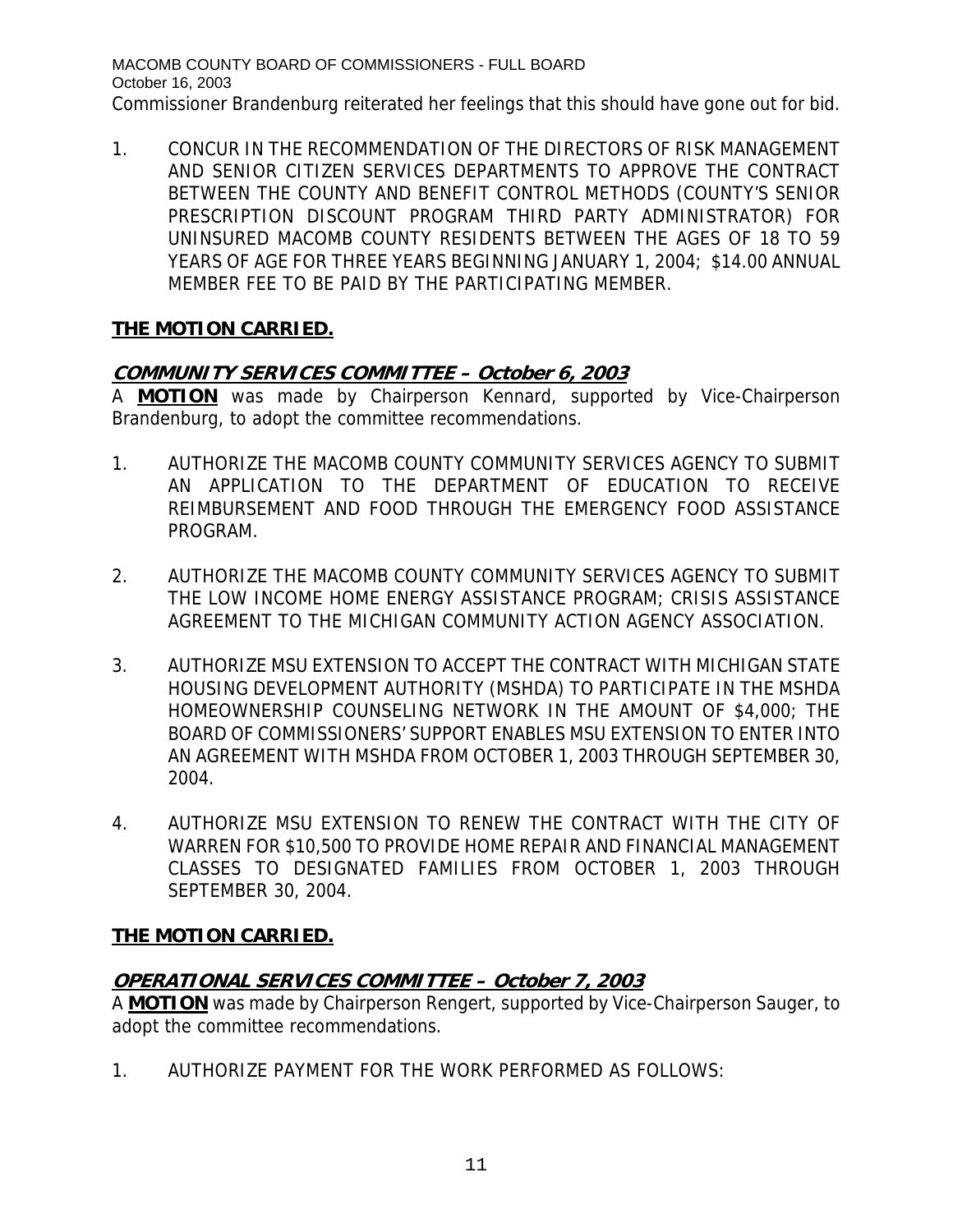| MARTHA T. BERRY<br>RENOVATION | <b>EDMUND LONDON &amp;</b><br>ASSOCIATES | \$11,603.44 |
|-------------------------------|------------------------------------------|-------------|
| MARTHA T. BERRY<br>RENOVATION | ELLISDON MICHIGAN                        | 335.613.49  |
| YOUTH HOME                    | PROJECT CONTROL<br>SYSTEMS, INC.         | 598.866.68  |
| YOUTH HOME                    | WAKELY ASSICIATES                        | 10.926.44   |

FURTHER, FUNDS ARE AVAILABLE IN THE CAPITAL BUDGET.

- 2. AWARD THE ASBESTOS AND HAZARDOUS MATERIALS ABATEMENT PROJECT FOR THE YOUTH HOME PROJECT TO THE LOW BIDDER, ENVIRONMENTAL SPECIALTY SERVICES, INC., IN THE BASE BID AMOUNT OF \$96,700.00 INCLUDING THE UNIT PRICES AS BID.
- 3. CONCUR WITH THE PURCHASING MANAGER AND FLEET MANAGER AND RECOMMEND AWARD OF BID ITEM 22-03, VEHICLE BID, TO THE LOWEST RESPONSIBLE BIDDERS, PER ATTACHED SHEETS.
- 4. CONCUR WITH THE PURCHASING MANAGER AND APPROVE THE PURCHASE OF TESTING EQUIPMENT FOR THE EMERGENCY MANAGEMENT AND COMMUNICATIONS DEPARTMENT-TECHNICAL DIVISION FROM THE LOWEST RESPONSIBLE BIDDER, GENERAL DYNAMICS, IN THE AMOUNT OF \$31,110.00; FUNDS ARE AVAILABLE FROM THE 2003 FURNITURE AND EQUIPMENT FUND.
- 5. CONCUR WITH THE PURCHASING MANAGER AND AWARD THE BOOKLET PRINTING FOR THE HEALTH DEPARTMENT-WIC PROGRAM TO THE LOWEST RESPONSIBLE BIDDER, SELECT GRAPHICS, IN THE AMOUNT OF \$9,856.60; FUNDS ARE AVAILABLE FROM THE HEALTH DEPARTMENT PRINTING FUND.

#### **THE MOTION CARRIED.**

## **JUSTICE AND PUBLIC SAFETY COMMITTEE – October 8, 2003**

A **MOTION** was made by Chairperson DiMaria, supported by Vice-Chairperson Fraschetti, to adopt the committee recommendations.

- 1. AUTHORIZE THE FILING OF THE JUVENILE ACCOUNTABILITY INCENTIVE BLOCK GRANT APPLICATION IN THE AMOUNT OF \$315,281.00, INCLUDING COUNTY MATCH (10%) FOR THE PERIOD OF APRIL 1, 2004 THROUGH MARCH 31, 2005.
- 2. CONCUR WITH THE PURCHASING MANAGER AND APPROVE THE PURCHASE OF EIGHT (8) DRY SUITS FOR THE SHERIFF DEPARTMENT – MARINE DIVISION FROM THE LOWEST RESPONSIBLE BIDDER, GREAT LAKES DIVE CENTER, IN THE AMOUNT OF \$13,820.00. FUNDS ARE AVAILABLE FROM THE SHERIFF DEPARTMENT DIVING SUPPLIES FUND.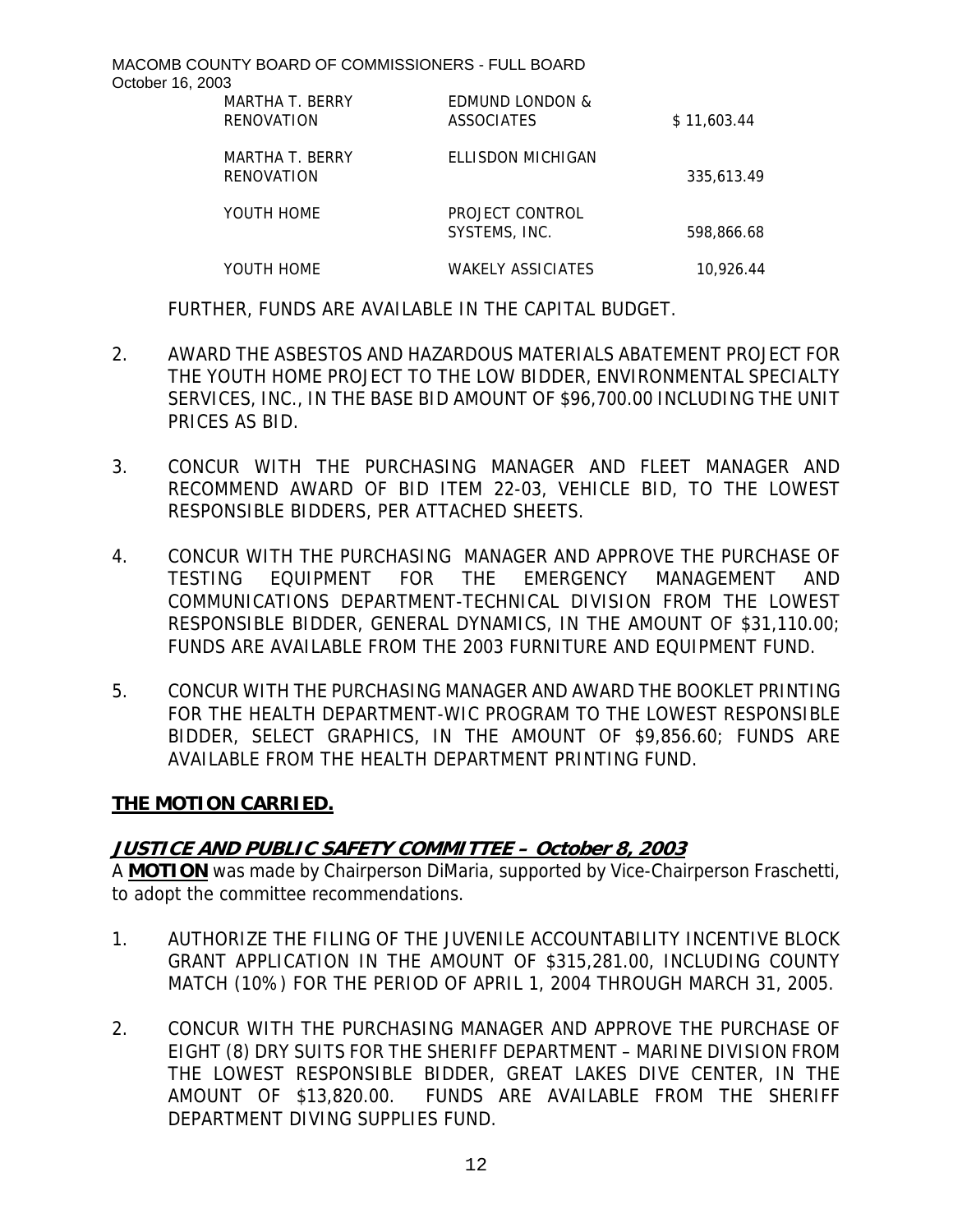**LEGISLATIVE AND ADMINISTRATIVE SERVICES COMMITTEE – October 8, 2003** A **MOTION** was made by Chairperson Szczepanski, supported by Vice-Chairperson Hill, to adopt the committee recommendations.

1. APPROVE THE FOLLOWING MISCELLANEOUS DEPARTMENT REQUESTS:

ONE STANDARD DESKTOP PERSONAL COMPUTER, ONE MS OFFICE STANDARD BUSINESS SOFTWARE AND ONE DESKJET PRINTER FOR THE HEALTH DEPARTMENT AT A COST NOT TO EXCEED \$1,570.32; FUNDING IS AVAILABLE IN THE HEALTH – VISION AND HEARING BUDGET – NEW EQUIPMENT ACCOUNT;

THREE STANDARD DESKTOP PERSONAL COMPUTERS AND THREE MS OFFICE STANDARD BUSINESS SOFTWARE FOR THE HEALTH DEPARTMENT AT A COST NOT TO EXCEED \$4,110.96; FUNDING IS AVAILABLE IN THE HEALTH – CLINICAL HEALTH SERVICES BUDGET – NEW EQUIPMENT ACCOUNT;

1.25 Gb MEMORY FOR THE HEALTH DEPARTMENT AT A COST NOT TO EXCEED \$1,115.00; FUNDING IS AVAILABLE IN THE HEALTH DEPARTMENT COMPUTER PROJECT – NEW EQUIPMENT ACCOUNT;

SIX NEXTEL CELL/RADIO PHONES FOR MACOMB COUNTY DISTRICT COURT PROBATION AT A ONE TIME COST OF \$594.00 AND A MONTHLY USAGE CHARGE OF \$89.76; FUNDING IS AVAILABLE IN THE DISTRICT COURT PROBATION TELEPHONE BUDGET; AND

ONE COPY OF AUTO CAD LT 2004 SOFTWARE WITH ONE YEAR UPDATE SUBSCRIPTION FOR THE REGISTER OF DEEDS OFFICE AT A COST NOT TO EXCEED \$667.75; FUNDING IS AVAILABLE IN THE REMONUMENTATION – DATA PROCESSING SERVICES ACCOUNT.

2. APPROVE TO REPLACE THE NOW SOLUTIONS HUMAN RESOURCES/PAYROLL PRODUCT WITH THE HUMAN RESOURCES AND PAYROLL MODULES OFFERED BY SUNGARD BI-TECH, AT A FIRST YEAR COST OF \$384,000.00, RESULTING IN A COST SAVINGS OF APPROXIMATELY \$1,100,000.00 OVER THE INITIAL TEN YEAR PERIOD. FUNDING IS AVAILABLE IN THE IFAS PROJECT BUDGET.

## **THE MOTION CARRIED.**

## **HEALTH SERVICES COMMITTEE – October 9, 2003**

A **MOTION** was made by Chairperson DeSaele, supported by Vice-Chairperson Haggerty, to adopt the committee recommendations.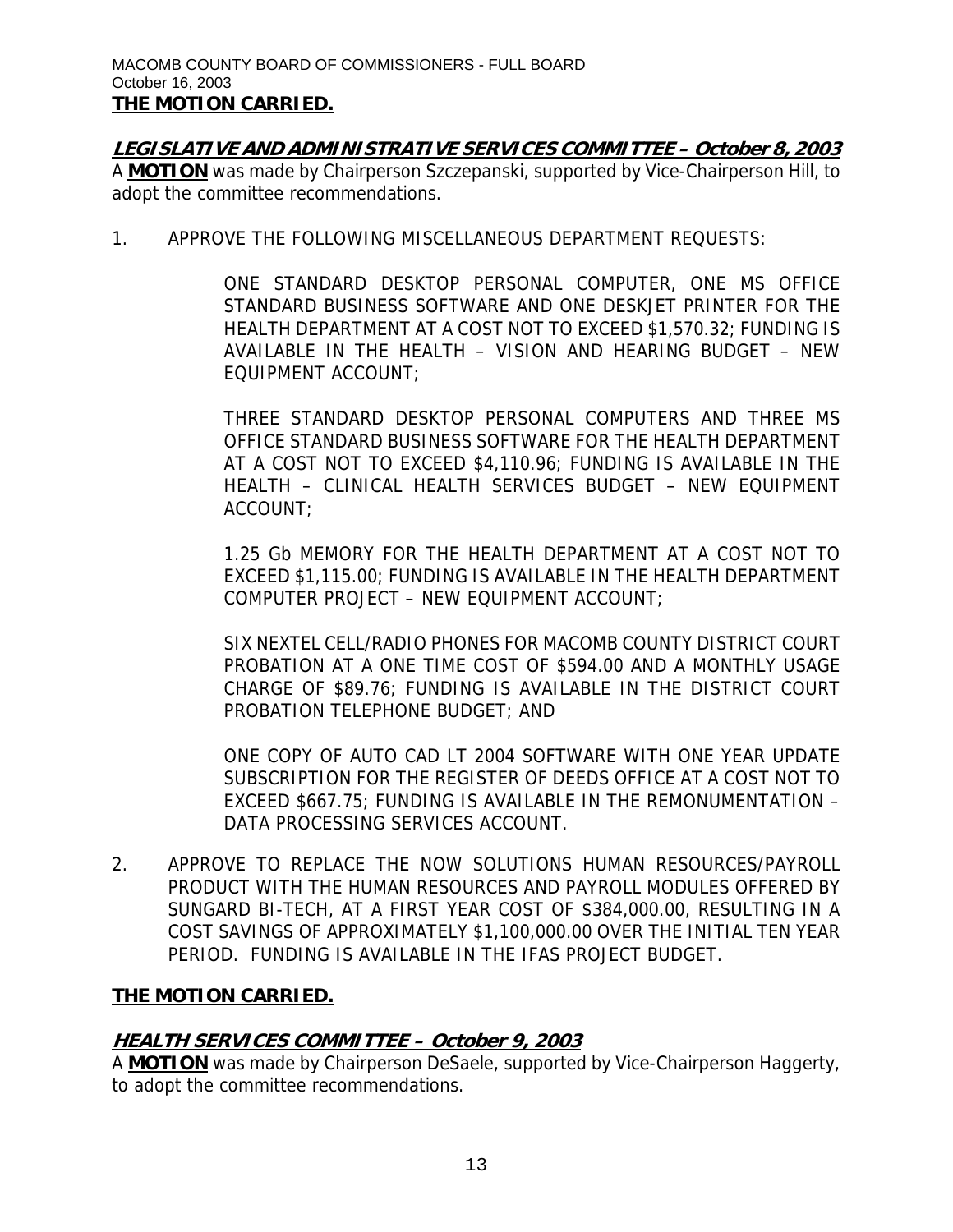MACOMB COUNTY BOARD OF COMMISSIONERS - FULL BOARD October 16, 2003 Commissioner Brandenburg asked her **NO** vote be recorded from committee on Motion #2. There were **NO** objections.

- 1. AUTHORIZE THE HEALTH DEPARTMENT TO ACCEPT A GRANT IN THE AMOUNT OF \$6,543 FOR THE MONITORING OF TWO INLAND LAKE BEACHES ON STONEY CREEK LAKE DURING THE 2004 RECREATIONAL SEASON; THE FUNDING IS OFFERED UNDER THE CLEAN MICHGAN INITIATIVE IMPLEMENTATION ACT OF 1998.
- 2. AUTHORIZE THE HEALTH DEPARTMENT TO WORK WITH FITZGERALD SCHOOLS TO TRANITION PROGRAM SERVICES TO A HOSPITAL BASED PROVIDER.
- 3. AUTHORIZE THE HEALTH DEPARTMENT TO RECEIVE \$450,000 FOR "PUBLIC HEALTH PREPAREDNESS AND RESPONSE FOR BIOTERRORISM" FROM THE MICHIGAN DEPARTMENT OF COMMUNITY HEALTH AND TO UTILIZE THOSE FUNDS IN ACCORDANCE WITH THE STATE'S FEDERALLY APPROVED PLAN.

**THE MOTION CARRIED,** with Commissioners Brandenburg and Szczepanski voting **NO**.

## **PERSONNEL COMMITTEE – October 10, 2003**

A **MOTION** was made by Chairperson Mijac, supported by Vice-Chairperson Doherty, to adopt the committee recommendations.

- 1. RECONFIRM THE FOLLOWING VACANCIES:
	-
	- 2. (1) PUBLIC HEALTH NURSE II HEALTH
	-
	-

1. (1) CASE MANAGER II COMMUNITY MENTAL HEALTH 3. (1) PROJECT MANAGER MANAGEMENT INFORMATION SERVICES 4. (1) ACCOUNT CLERK III PROBATE COURT-WILLS & ESTATES

FURTHER, THAT THE POSITION OF COURT REPORTER FOR PROBATE COURT – MENTAL DIVISION BE REFERRED TO THE NEXT MEETING TO ADDRESS CONCERNS THAT WERE RAISED.

- 2. APPROVE THE RECLASSIFICATION OF ONE TYPIST CLERK I/II POSITION TO TYPIST CLERK III IN THE COMMUNITY MENTAL HEALTH DEPARTMENT.
- 3. APPROVE AN INCREASE IN THE HEALTH DEPARTMENT HEAD COUNT WITH ONE COMPUTER MAINTENANCE CLERK FOR IMPLEMENTATION OF THE "PUBLIC HEALTH PREPAREDNESS AND RESPONSE FOR BIOTERRORISM" GRANT.

## **THE MOTION CARRIED.**

## **BUDGET COMMITTEE – October 14, 2003**

A **MOTION** was made by Chairperson Kolakowski, supported by Vice-Chairperson Sessa, to adopt the committee recommendations.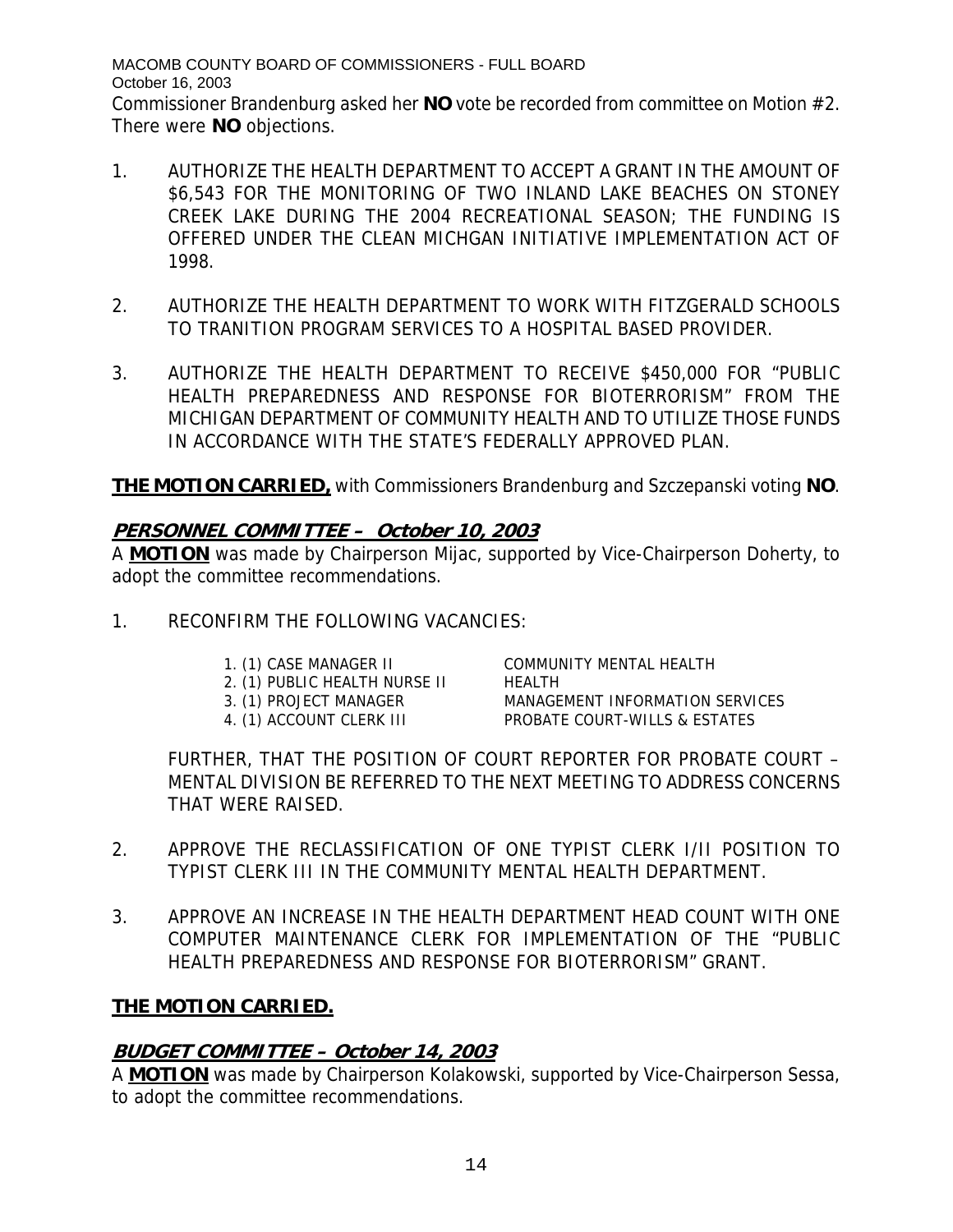A vote was taken on the following:

- 1. ADOPT THE 2002 MACOMB COUNTY COMPREHENSIVE ANNUAL FINANCIAL REPORT (CAFR).
- 2. AUTHORIZE A 2003 BONUS PAYMENT OF \$628,515.00 TO RETIREES OF RECORD AS OF 12/31/02.
- 3. APPROVE THE PURCHASE OF FLAG CASES TO BE GIVEN TO ALL MACOMB COUNTY DECEASED VETERANS' FAMILIES TO STORE THE DECEASED VETERAN'S FLAG, AT AN ANNUAL COST OF \$6,000.00. FUNDING OF \$6,000.00 WILL BE INCLUDED IN THE 2004 VETERANS' BUDGET.
- 4. AWARD THE EMERGENCY POWER RENOVATION PROJECT JAIL TO THE LOW BIDDER, GILLIS ELECTRIC, INC., IN THE AMOUNT OF \$1,232,500.00. FURTHER, TO AMEND THE CAPITAL IMPROVEMENT PROGRAM TO INCLUDE THIS PROJECT.
- 5. AUTHORIZE THE MACOMB COUNTY SHERIFF'S OFFICE TO APPLY FOR THE STATE DEPARTMENT OF NATURAL RESOURCES SNOWMOBILE ENFORCEMENT GRANT IN THE AMOUNT OF \$38,589.00, CONSISTING OF \$28,942.00 GRANT FUNDING AND \$9,647.00 COUNTY CASH MATCH ON ELIGIBLE COSTS. THE COUNTY WILL ALSO BE RESPONSIBLE FOR \$8,700.00 OF NON-ELIGIBLE COSTS, RESULTING IN A TOTAL COUNTY CASH MATCH OF \$18,347.00. FURTHER, THE COUNTY CASH MATCH OF \$18,347.00 IS AVAILABLE IN THE CONTINGENCY ACCOUNT.
- 7. AUTHORIZE THE MACOMB COUNTY CLERK'S OFFICE TO APPLY FOR THE NATIONAL HISTORICAL PUBLICATIONS AND RECORDS COMMISSION MICROFILMING GRANT IN THE AMOUNT OF \$194,020.00. THIS GRANT REQUIRES A COUNTY CASH MATCH OF \$7,851.00 AND A COUNTY IN-KIND MATCH OF \$98,911.00. FURTHER, THE COUNTY CASH MATCH OF \$7,851.00 IS AVAILABLE IN THE CONTINGENCY ACCOUNT.
- 8. ADOPT THE 2003 MACOMB COUNTY APPORTIONMENT REPORT. FURTHER, TO REFLECT THE RESULTS OF THE HARRISON TOWNSHIP MILLAGE ELECTION HELD ON OCTOBER 7, 2003.
- 9. CONCUR IN THE REQUEST OF THE COUNTY CLERK/REGISTER OF DEEDS AND AMEND THE 2003 REGISTER OF DEEDS BUDGET BY \$130,000.00; \$90,000.00 INCREASE IN SUPPLIES & MICROFILM AND \$40,000.00 INCREASE IN POSTAGE ACCOUNTS. THIS INCREASE IS OFFSET BY INCREASE IN RECORDING FEE REVENUES IN THE REGISTER OF DEEDS OFFICE.

# **THE MOTION CARRIED.**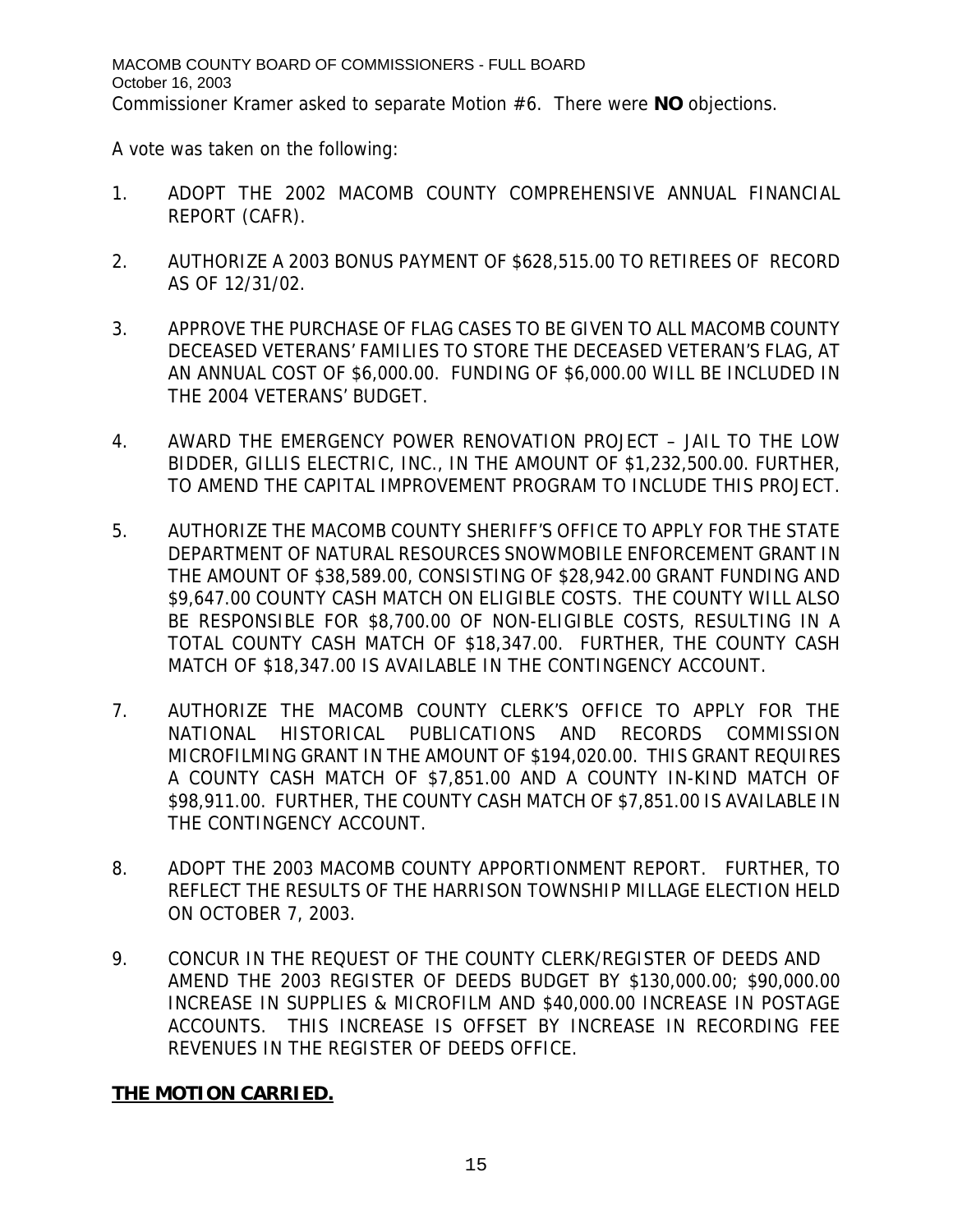## **SEPARATED MOTION**

6. APPROVE THE CONSTRUCTION OF AN 800 MEGAHERTZ RADIO SYSTEM FOR THE MACOMB COUNTY SHERIFF'S OFFICE AND ADOPT THE 4-PHASE PLAN AS RECOMMENDED BY THE OFFICE OF EMERGENCY MANAGEMENT AND COMMUNICATIONS AT A COST OF \$13,223,650.00. FURTHER, THIS PROJECT WILL BE FINANCED BY ISSUING \$11 MILLION IN BONDS AND THE BALANCE OF \$2,223,650.00 WILL BE AVAILABLE IN THE CAPITAL IMPROVEMENT FUND.

Commissioner Kramer indicated he would be opposing this item since most of the people in his district voted it down.

Commissioner Brandenburg believes this is something needed in the north end of the county. She requests a monthly report on the progress of this project.

**THE MOTION CARRIED**, with Commissioner Kramer voting **NO**.

# **FINANCE COMMITTEE – October 15, 2003**

A **MOTION** was made by Chairperson Revoir, supported by Vice-Chairperson Slinde to adopt the committee recommendations.

Commissioner Szczepanski asked to separate Motion #3. There were **NO** objections.

A vote was taken on the following:

- 1. APPROVE THE INTER-DEPARTMENTAL LINE ITEM BUDGET ADJUSTMENTS AS SUBMITTED BY THE FINANCE DEPARTMENT.
- 2. APPROVE THE MONTHLY BILLS (WITH CORRECTIONS, DELETIONS AND/OR ADDENDA) AND AUTHORIZE PAYMENT; FURTHER, TO APPROVE THE PAYROLL IN THE TOTAL AMOUNT OF \$8,792,562.77, WITH NECESSARY MODIFICATIONS TO THE APPROPRIATIONS.
- 4. CONCUR IN THE RECOMMENDATION OF THE DIRECTORS OF RISK MANAGEMENT AND HUMAN RESOURCES DEPARTMENTS, AND THE REPRESENTATIVES OF MARSH ADVANTAGE AMERICA, COUNTY'S BENEFIT INSURANCE CONSULTANT, TO RENEW THE EMPLOYEE DENTAL BENEFIT WITH BOTH DELTA DENTAL AND GOLDEN DENTAL FOR THREE YEARS BEGINNING JANUARY 1, 2004.

## **THE MOTION CARRIED.**

## **SEPARATED MOTION**

3. APPROVE AN ADJUSTMENT TO THE MILEAGE REIMBURSEMENT RATE AND MEAL ALLOWANCE TO EQUATE THE RATES PAID BY THE STATE OF MICHIGAN EFFECTIVE OCTOBER  $1^{ST}$  OF EACH YEAR; THEREFORE, EFFECTIVE OCTOBER 1, 2003, THE MILEAGE REIMBURSEMENT RATE WILL REMAIN THE SAME AT THIRTY-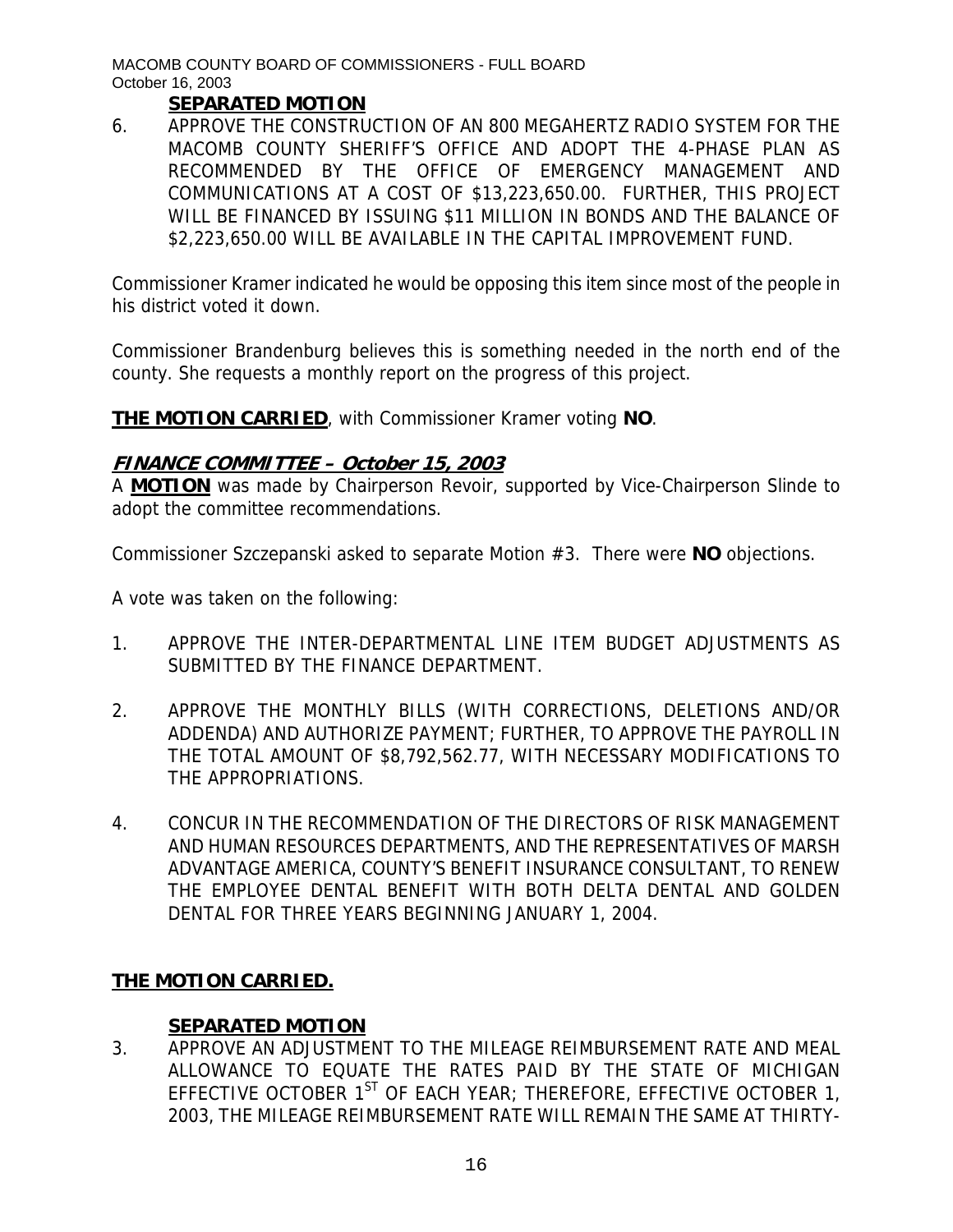> SIX CENTS PER MILE AND THE DAILY MEAL ALLOWANCE FOR EMPLOYEES WILL INCREASE TO \$31.00 PER DAY IN COMPLIANCE WITH THE STATE OF MICHIGAN RATES; FURTHER, THE FINANCE DIRECTOR IS DIRECTED TO NOTIFY EACH ELECTED OFFICIAL AND DEPARTMENT HEAD OF THE ABOVE NOTED RATES.

A **MOTION TO AMEND** was made by Commissioner Szczepanski, supported by Commissioner Lund, to add the following language:

#### **FINALLY, COUNTY COMMISSIONERS WOULD NO LONGER BE ELIGIBLE TO RECEIVE MILEAGE REIMBURSEMENT TO ATTEND COUNTY COMMITTEE AND BOARD MEETINGS.**

#### **ROLL CALL VOTE ON THE AMENDMENT**

|                    | <b>YES</b> | ΝO |
|--------------------|------------|----|
| <b>BRANDENBURG</b> | Χ          |    |
| <b>BROWN</b>       | Χ          |    |
| <b>DESAELE</b>     | Χ          |    |
| DI MARIA           | X          |    |
| <b>DOHERTY</b>     |            | Χ  |
| <b>FLYNN</b>       | Χ          |    |
| <b>FRASCHETTI</b>  | Χ          |    |
| <b>HAGGERTY</b>    | X          |    |
| <b>HILL</b>        | Χ          |    |
| <b>KENNARD</b>     | X          |    |
| <b>KOLAKOWSKI</b>  |            | Χ  |
| <b>KRAMER</b>      | Χ          |    |
| LIBERATO           | Χ          |    |
| LUND               | X          |    |
| <b>MIJAC</b>       | X          |    |
| <b>PERNA</b>       | X          |    |
| <b>RENGERT</b>     | Χ          |    |
| <b>REVOIR</b>      | Χ          |    |
| <b>ROCCA</b>       | Χ          |    |
| <b>SAUGER</b>      |            | х  |
| <b>SESSA</b>       | absent     |    |
| <b>SLINDE</b>      |            | Χ  |
| <b>SZCZEPANSKI</b> | Χ          |    |
| <b>VOSBURG</b>     | X          |    |
| <b>WALSH</b>       | Χ          |    |
| <b>WHITE</b>       |            | Χ  |
| <b>TOTAL</b>       | 20         | 5  |

## **THE MOTION TO AMEND PASSED.**

## **THE MOTION CARRIED AS AMENDED.**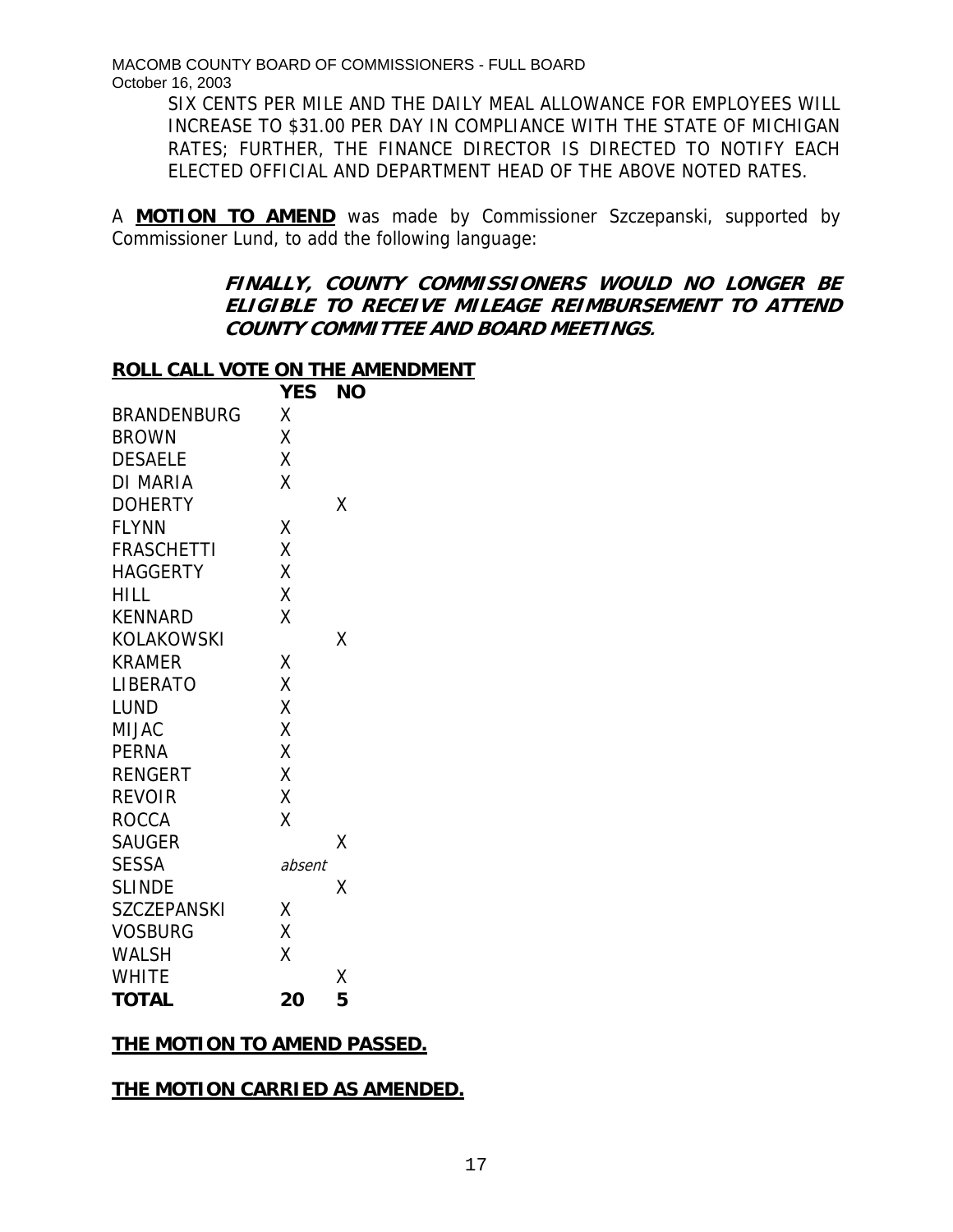#### **RESOLUTIONS/TRIBUTES**

A **MOTION** was made by Commissioner Liberato, supported by Commissioner Slinde, to adopt the Resolutions and Tributes in their entirety.

- Res. No. 03-112 New Opening of Salvation Army in Warren (offered on behalf of Board; recommended by Budget Committee on 10/2/03)
- Res. No. 03-109 Commending Kohl's Department Store on Grand Opening in Chesterfield Township (offered by Vosburg; recommended by Budget Committee on 10/2/03)
- Res. No. 03-110 Commending National City on Grand Opening in Chesterfield Township (offered by Vosburg; recommended by Budget Committee on 10/2/03)
- Res. No. 03-113 Honorary Resolution for Lawrence Mislinski (offered by Sessa; recommended by Budget Committee on 10/2/03; awaiting background information)
- Res. No. 03-114 Honorary Resolution for Anderson, Eckstein & Westrick (offered by Sessa; recommended by Budget Committee on 10/2/03; awaiting background information)
- Res. No. 03-115 Re: Manufactured Housing Communities (offered by Rengert; recommended by PED Committee on 10/7/03)
- Res. No. 03-116 Supporting the Nomination of Oakland County Commissioner Eric Coleman, an Esteemed Colleague from the State of Michigan, for Office of Second Vice-President of National Association of Counties (offered on behalf of Board; recommended by LAS Committee on 10/8/03)
- Res. No. 03-111 Commemorating the  $50<sup>th</sup>$  Anniversary of Macomb Township Fire Dept. (offered by Brandenburg; include Rengert; recommended by Health Services Committee on 10/9/03)
- Res. No. 03-120 Commending Denny Robinson Dedication to Youth of Macomb (offered by Brandenburg; recommended by Finance Committee on 10/15/03)
- Res. No. 03-121 Commending Mitch Vogeli Contribution and Dedication to Youth (offered by Brandenburg; recommended by Finance Committee on 10/15/03)
- Res. No. 03-122 Commending Randazzo Sheet Metal Company for Sponsoring the "Let's Eat!" Food Drive, Fund Raiser and Friend Raiser (offered by Board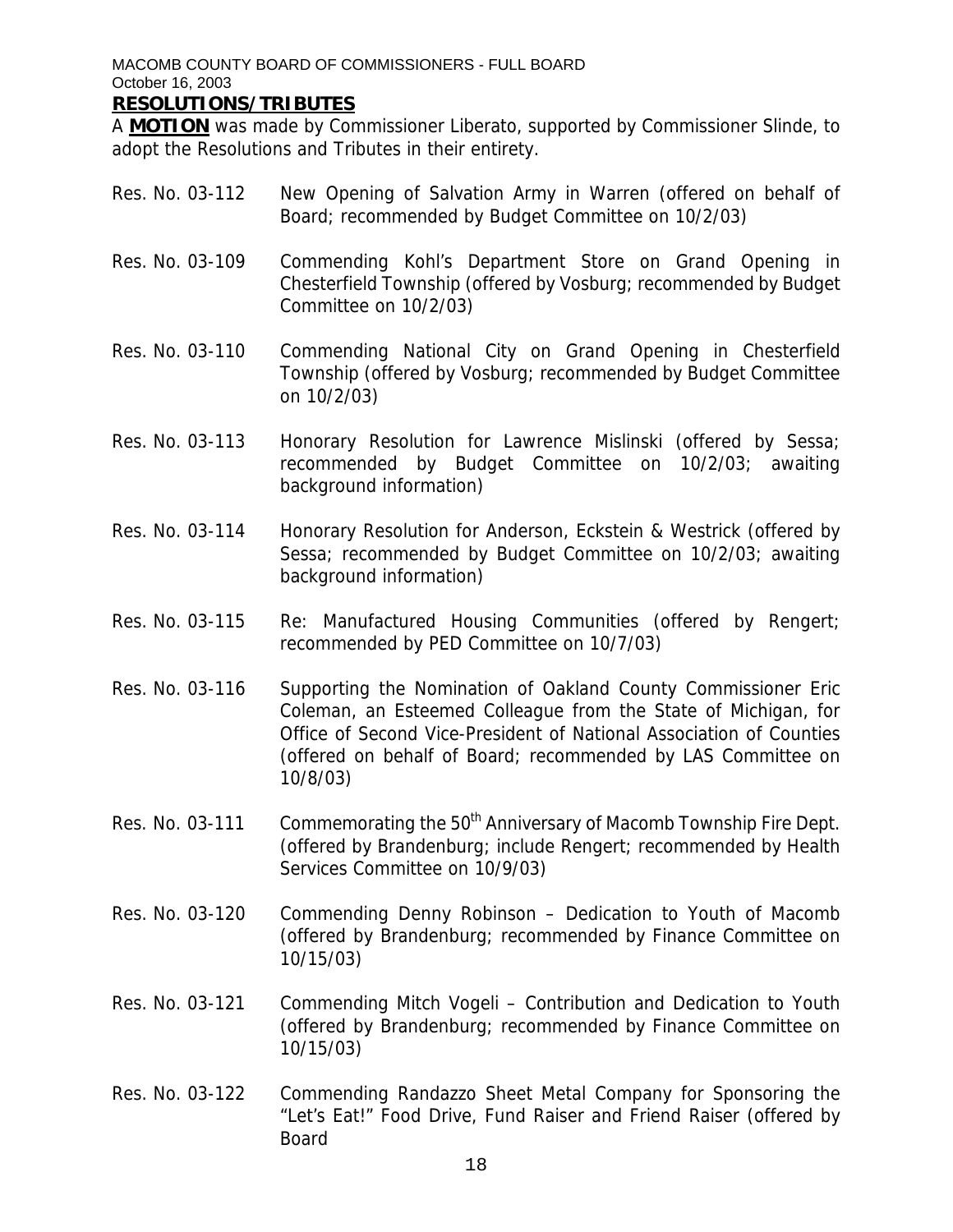Chair on behalf of Board; recommended by Finance Committee on 10/15/03)

- Res. No. 03-123 Declaring November 1, 2003 as "National Family Literacy Day" (offered by Rengert; recommended by Finance Committee on 10/15/03)
- Res. No. 03-124 Commending Nino Salvaggio's on the Expansion of its Facility in Clinton Township (offered by Perna; include Hill, Revoir and White; recommended by Finance Committee on 10/15/03)
- Res. No. 03-125 Commending Bartini's in Clinton Township on its Newly Remodeled Facility (offered by Perna; recommended by Finance Committee on 10/15/03)
- Res. No. 03-119 Commending Mt. Clemens General Hospital on the Opening of its Surgical Center (offered by Hill; recommended by Finance Committee on 10/15/03)
- Res. No. 03-126 Commending Dr. James Thompson, Minister and Director of Midwestern Christian Institute (offered by Hill; recommended by Finance Committee on 10/15/03)
- Res. No. 03-118 Commending Jason Akins Eagle Scout (offered by Kolakowski; recommended by Finance Committee on 10/15/03)
- Res. No. 03-127 In Memory of Connie Bowles, Chesterfield Township Clerk (offered by Vosburg at Full Board 10/16/03)

Res. No. 03-128 Announcing Veterans' Awareness Week November  $9^{th}$  – 12<sup>th</sup>, 2003 (offered by Kennard at Full Board 10/16/03)

## **THE MOTION CARRIED**.

#### **ITEM WAIVED BY JUSTICE AND PUBLIC SAFETY COMMITTEE CHAIRMAN:**

a) A **MOTION** WAS MADE BY COMMISSIONER LIBERATO , SUPPORTED BY COMMISSIONER SAUGER, TO APPROVE THE FY 2004 COOPERATIVE REIMBURSEMENT CONTRACT FOR FRIEND OF THE COURT, AND THE **MOTION CARRIED**.

## **APPOINTMENTS:**

# a) **MACOMB COUNTY HISTORICAL COMMISSION**

A **MOTION** WAS MADE BY COMMISSIONER KENNARD, SUPPORTED BY COMMISSIONER FLYNN, TO APPOINT THE FOLLOWING TO THE MACOMB COUNTY HISTORICAL COMMISSION: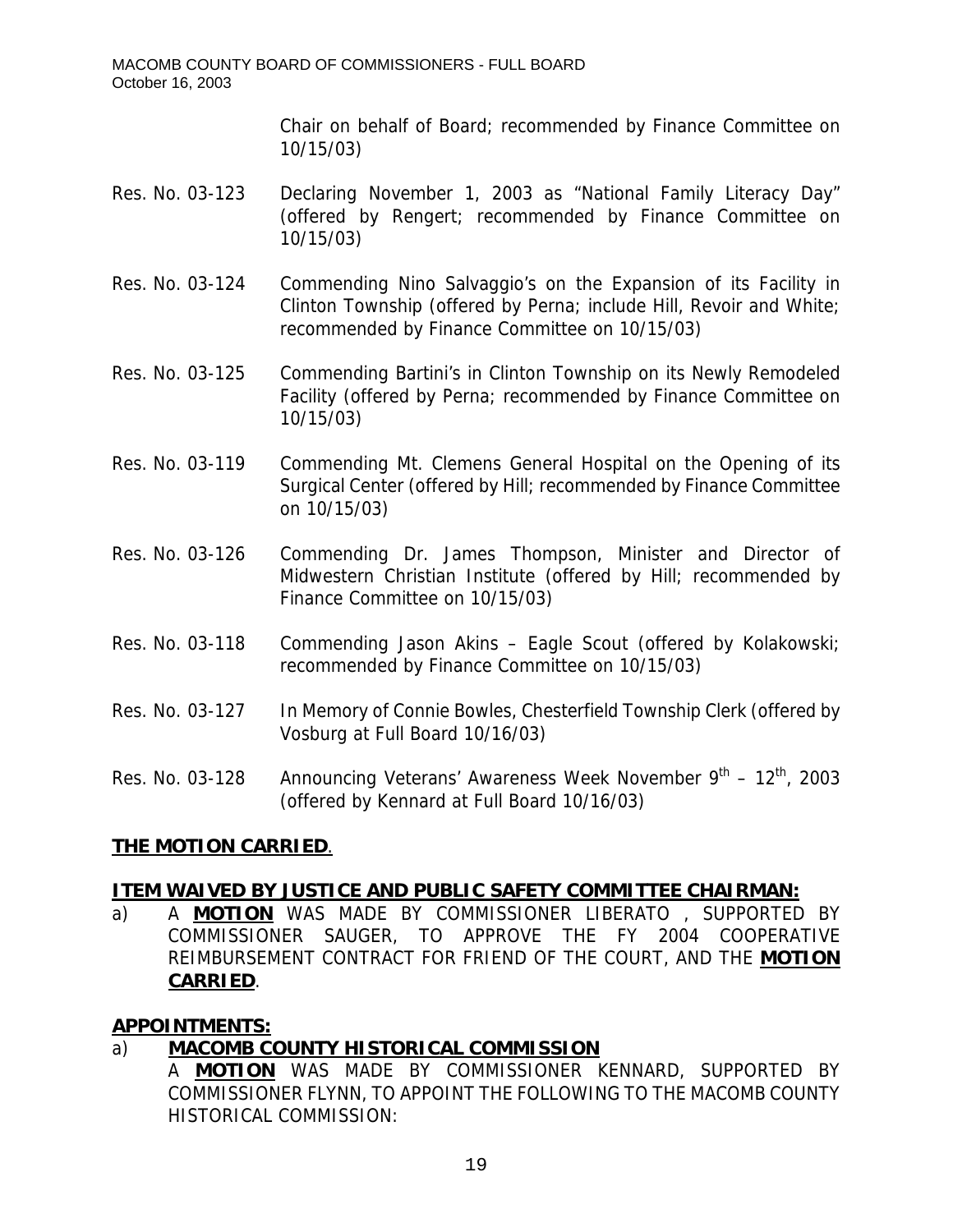## **1 Year Terms**

Alan Naldrett Debra Obrecht Karl Mark Pall

## **2 Year Terms**

William Dechavez Philis DeSaele Betty Slinde

# **3 Year Terms**

Ray Glime Don Green Marian Lynch

# **Staff Liaisons**

Cindy Donahue, Facilities & Operations Planning & Economic Development Representative

# **THE MOTION CARRIED.**

A **MOTION TO RECONSIDER** Resolution (h), was made by Commissioner Brown, supported by Commissioner Brandenburg.

## **ROLL CALL VOTE ON MOTION TO RECONSIDER RESOLUTION (h)**

|                   | <b>YES</b> | NΟ |
|-------------------|------------|----|
| BRANDENBURG       | χ          |    |
| <b>BROWN</b>      | Χ          |    |
| <b>DESAELE</b>    | Χ          |    |
| DI MARIA          |            | Χ  |
| <b>DOHERTY</b>    |            | X  |
| <b>FLYNN</b>      |            | X  |
| <b>FRASCHETTI</b> | Χ          |    |
| HAGGERTY          |            | χ  |
| HILL              |            | Χ  |
| KENNARD           |            | Χ  |
| KOLAKOWSKI        |            | Χ  |
| KRAMER            | Χ          |    |
| LIBERATO          |            | Χ  |
| LUND              | Χ          |    |
| <b>MIJAC</b>      |            | Χ  |
| <b>PERNA</b>      |            | Χ  |
| <b>RENGERT</b>    | Χ          |    |
| REVOIR            | Χ          |    |
| ROCCA             | Χ          |    |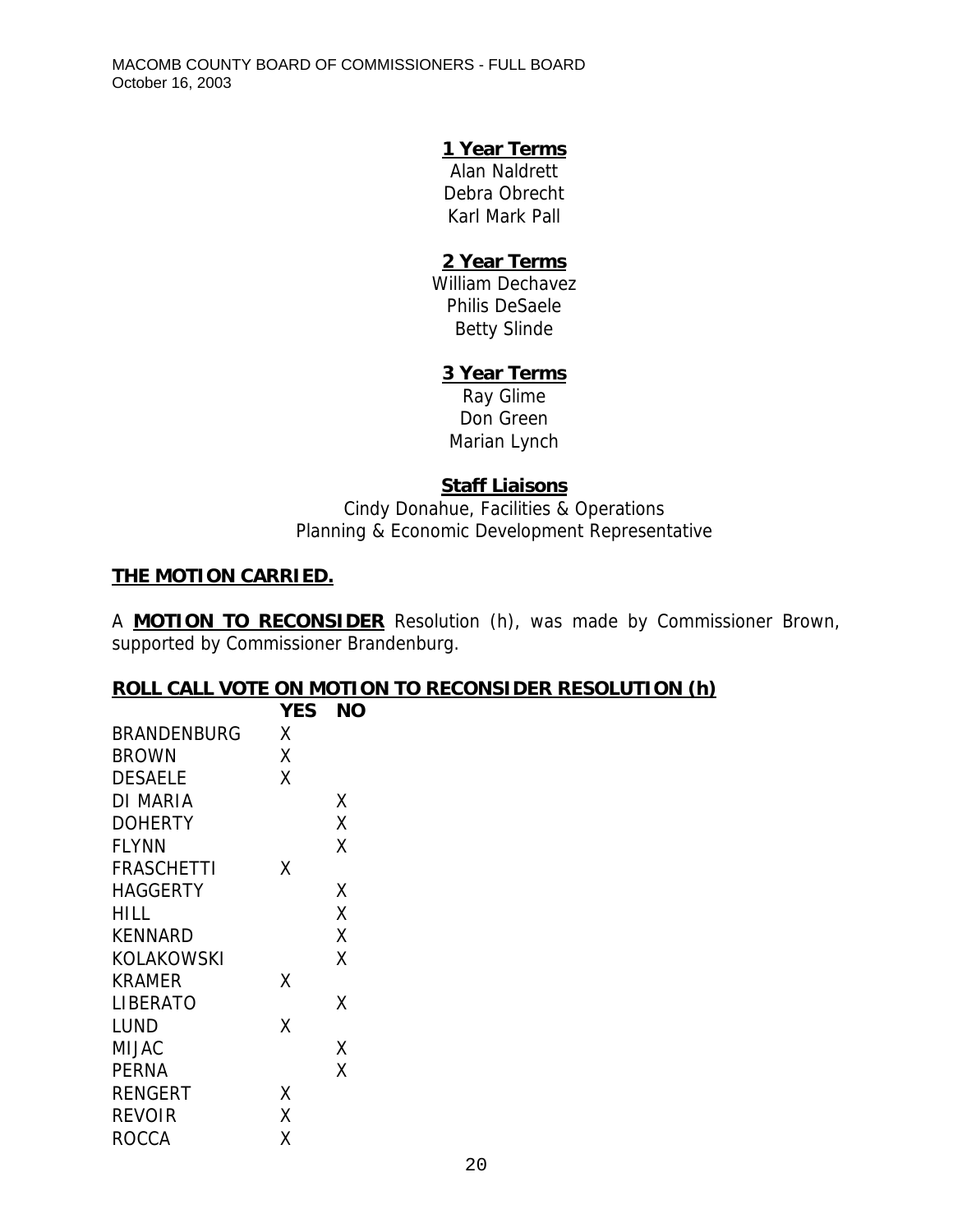MACOMB COUNTY BOARD OF COMMISSIONERS - FULL BOARD October 16, 2003 SAUGER X

| <b>SESSA</b>       | absent |    |
|--------------------|--------|----|
| <b>SLINDE</b>      |        | X  |
| <b>SZCZEPANSKI</b> | X      |    |
| <b>VOSBURG</b>     | x      |    |
| <b>WALSH</b>       |        | X  |
| <b>WHITE</b>       |        | X  |
| <b>TOTAL</b>       | 11     | 14 |

# **THE MOTION TO RECONSIDER RESOLUTION (h) FAILED.**

## **NEW BUSINESS**

Commissioner Doherty indicated that information needed for the 10:30 a.m. October 17<sup>th</sup> Ad Hoc Committee regarding hiring practices is being passed out. Apologizes for not getting it to the committee sooner.

Commissioner Lund reiterated the fact even though commissioners have differences at the meetings, they still remain civil to each other afterwards.

Commissioner Flynn would like the Legislative and Administrative Services Committee to look into creating a form for declarations and tributes so each commissioner may fill them out with the information the way they would like it to read.

Commissioner Sauger voiced his objects to other commissioners using profanity when referring to each other.

Commissioner Rengert updated the board on the Solid Waste Planning Committee. He indicated the imported garbage in 1999 was 3%. In 2003 so far it is 60%. Other information will be distributed. The next meeting of the committee is scheduled for October  $23^{rd}$  at the landfill site at Pine Tree Acres at 2:30 p.m. Invited all commissioners to attend.

Commissioner Brandenburg believes in one-man, one-woman marriages. Disenchanted that her resolution had to be gutted because of caucus vote.

Commissioner Revoir concurred with Commissioner Lund's statements.

## **PUBLIC PARTICIPATION**

## **Donald Lobsinger, St. Clair Shores**

Spoke regarding the marriage resolution and his support of it. Feels the commissioners did a disservice to citizens by passing the substitute resolution instead of the original. Also indicated there is no obligation to report what the public participants have to say at a meeting, however objects to the approval of the September  $18<sup>th</sup>$  full board minutes because his statements were not recorded accurately.